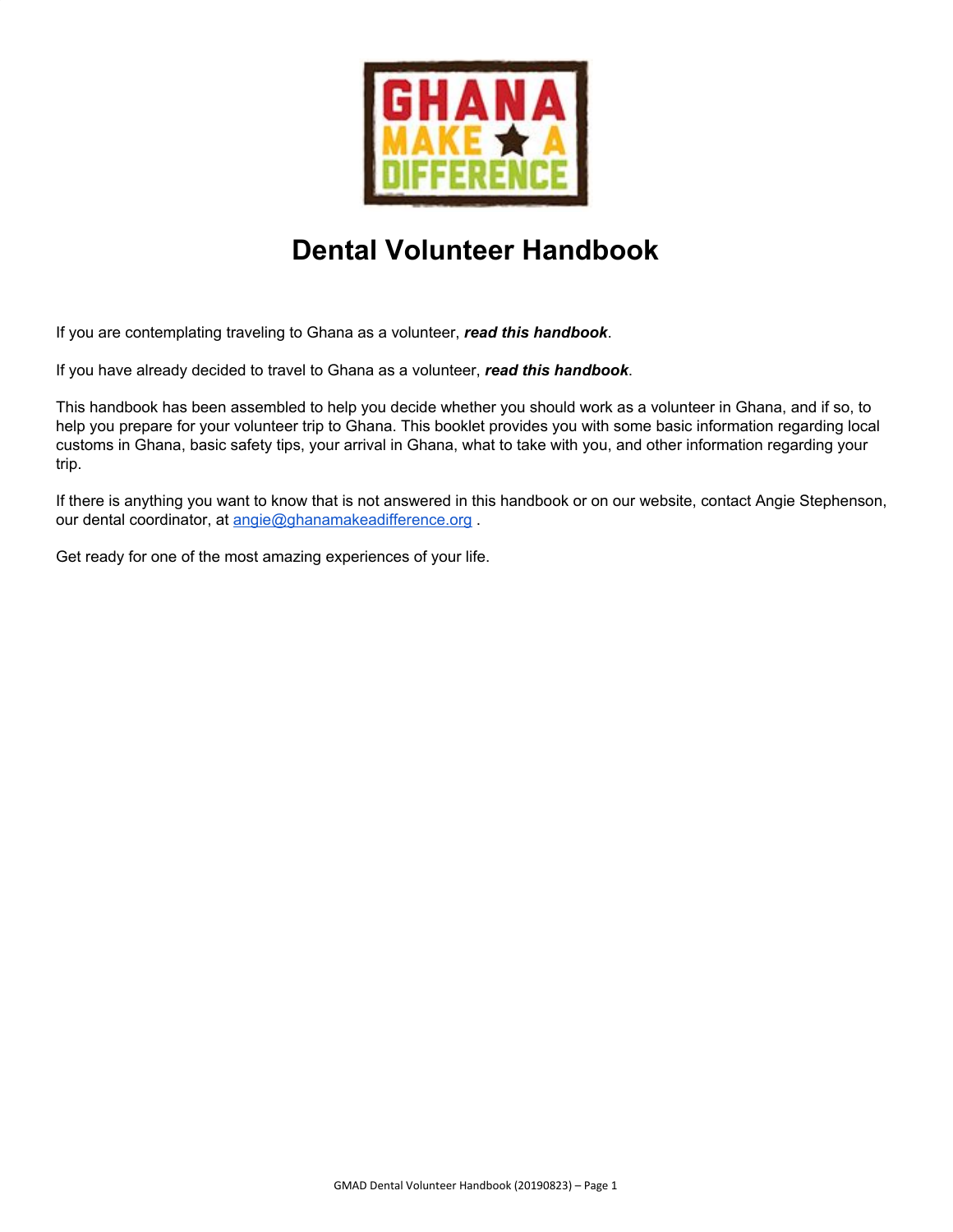# **TABLE OF CONTENTS**

| Page 1     | Title Page and Introduction                                                                                                                                                                                                                                                                                                                                |
|------------|------------------------------------------------------------------------------------------------------------------------------------------------------------------------------------------------------------------------------------------------------------------------------------------------------------------------------------------------------------|
| Page 2     | <b>Table of Contents</b>                                                                                                                                                                                                                                                                                                                                   |
| Page 3     | Things To Do before Traveling to Ghana                                                                                                                                                                                                                                                                                                                     |
| Pages 4-6  | <b>Volunteer Program Overview</b><br>- who can volunteer<br>- accommodations<br>- food<br>- program costs<br>- your volunteer costs are tax deductible<br>- code of conduct<br>- working with vulnerable children<br>- getting recognized for your work                                                                                                    |
| Page 6     | Contacts                                                                                                                                                                                                                                                                                                                                                   |
| Page 7     | <b>Temporary Licensing for Dental Volunteers</b>                                                                                                                                                                                                                                                                                                           |
| Pages 8-10 | Getting to Ghana                                                                                                                                                                                                                                                                                                                                           |
|            | - airplane travel<br>- getting a travel visa<br>- arriving in Ghana                                                                                                                                                                                                                                                                                        |
| Page 11    | What to Bring                                                                                                                                                                                                                                                                                                                                              |
|            | Pages 12-17 What You Need to Know While You Are in Ghana                                                                                                                                                                                                                                                                                                   |
|            | - general travel documents<br>- money<br>- cell phones<br>- internet<br>- transportation<br>- western shopping<br>- Ghanaian art / souvenir markets<br>- laundry<br>- jewelry<br>- time<br>- electricity: Ghana wall plugs and adapters<br>- malaria<br>- children and smartphones<br>- teaching<br>- don't give money or gifts<br>- culture and etiquette |
| Page 18    | <b>Volunteer Safety</b>                                                                                                                                                                                                                                                                                                                                    |
| Page 19    | Getting the Most From Your Volunteer Experience                                                                                                                                                                                                                                                                                                            |
| Page 21    | Health                                                                                                                                                                                                                                                                                                                                                     |
| Page 21-23 | Getting to Know Ghana                                                                                                                                                                                                                                                                                                                                      |
| Page 23    | Extra Learnings                                                                                                                                                                                                                                                                                                                                            |
| Page 24    | Twi Language                                                                                                                                                                                                                                                                                                                                               |

- Page 25-28 Volunteer Terms and Conditions
- Peace Corps' Statistical Report of Crimes against Volunteers

Center for Disease Control Health Information for Travelers to Ghana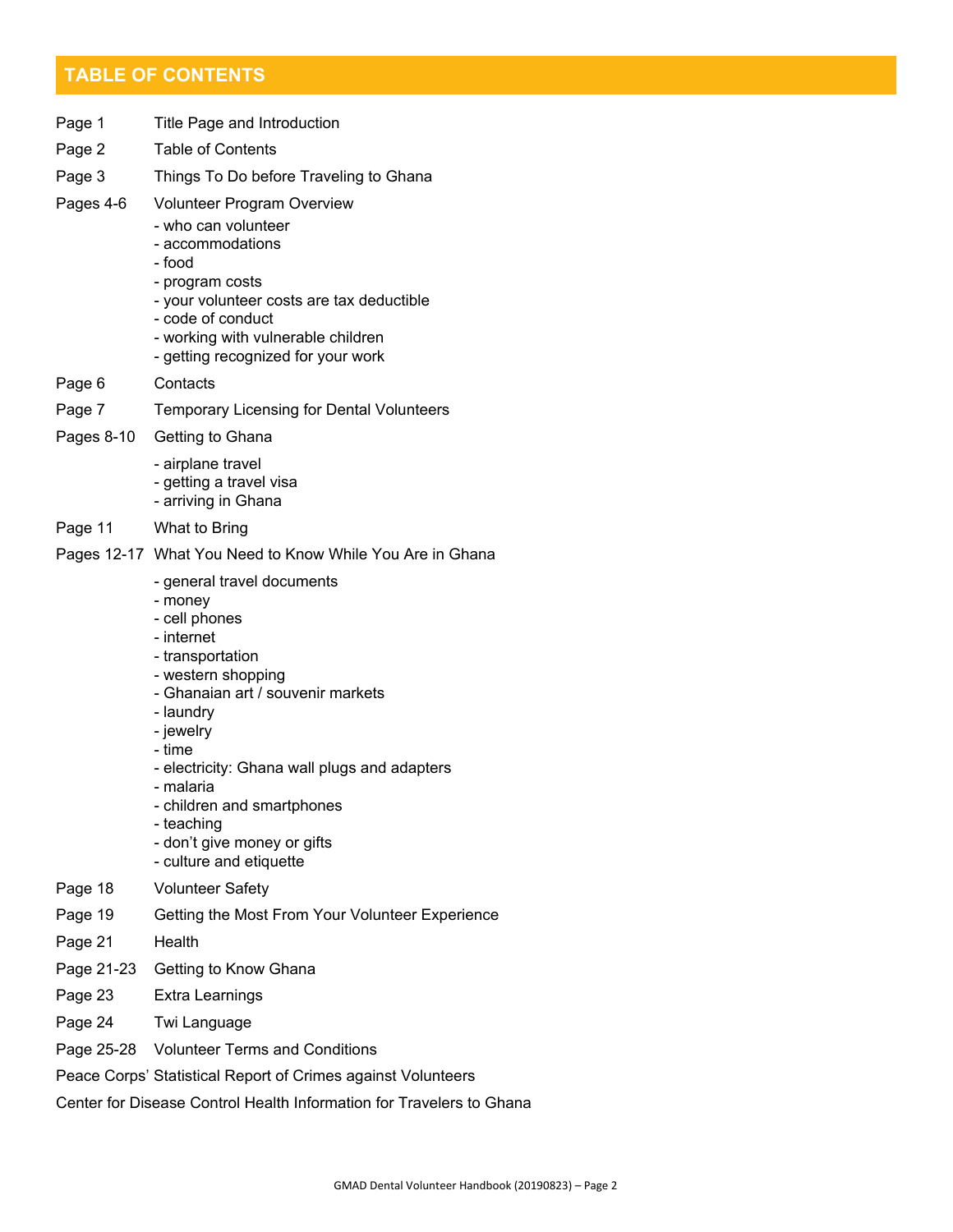# **THINGS TO DO BEFORE TRAVELING TO GHANA**

Thank you for considering and/or committing to be a volunteer in Ghana. Listed below are the things you need to do before you become a volunteer and depart for Ghana.

- 1. READ THIS HANDBOOK. And if you have any questions that are not covered in this handbook, please ask us.
- 2. EACH VOLUNTEER/VOLUNTEER GROUP MUST SUBMIT A VOLUNTEER INTEREST FORM (after your volunteer interest form has been submitted and reviewed you will be asked to fill out a Dental Volunteer Application). [Click](https://www.ghanamakeadifference.org/dentalinterest) here to access our online dental volunteer interest form.
- 3. SIGN AND SUBMIT THE TERMS AND CONDITIONS. The *Volunteer Terms and Conditions* associated with the volunteer program are included at pages 25-27 of this handbook. Read the document carefully, and if you agree to the terms and conditions, sign and submit the document to Angie Stephenson at GMAD.
- 4. PRINT OR SAVE THIS HANDBOOK. One way or another, take this handbook with you to Ghana, and use it.
- 5. BUY TRAVEL INSURANCE AND SUBMIT PROOF OF YOUR PURCHASE TO GMAD. Buying travel insurance with emergency medical transportation (including medical evacuation) and medical expense coverage is mandatory when volunteering abroad. Send proof of your purchase to GMAD at [angie@ghanamakeadifference.org](mailto:angie@ghanamakeadifference.org) or mail to 9319 W. Hillsgate Dr., Star ID 83669. There are many insurance options, but (1) if you are not yet 30 years old, or (2) if you are a student, or (3) if you are a teacher, then we think a great choice is the ISIC **premium** insurance plan that comes with [a](http://www.myisic.com/get-a-new-card/) **[premium](http://www.myisic.com/get-a-new-card/)** ISIC [card.](http://www.myisic.com/get-a-new-card/) Here are a few other companies we are aware of that offer travel insurance.
	- a. Travel Guard at *[www.travelguard.com](http://www.travelguard.com/)*
	- b. World Nomads at *[www.worldnomads.com](http://www.worldnomads.com/)*
	- c. Travel Safe Insurance at *[www.travelsafe.com](http://www.travelsafe.com/)*
- 6. GET YOUR PASSPORT AND VISA. If you don't have a passport, get one as soon as possible. If you do have a passport, check the expiration date; your passport must be valid for a minimum period of 6 months from the date of *entry into Ghana*. Also, you must acquire your visa **before** you go to Ghana. There are more details on how to do this later in this handbook.
- 7. GET VACCINATED. In this booklet we give you a list of standard vaccinations, however, you need to **see a travel medicine doctor/nurse a couple of months prior to your departure** and follow his/her professional recommendations.
- 8. PACK APPROPRIATELY. There is a suggested packing list in this booklet.
- 9. PAY YOUR PROGRAM FEES. You must pay your program and airfare fees in full one month prior to your departure to Ghana. Payments will be collected in the following 3 installments: (1) \$1,000 deposit per dentist due at application, \$600 deposit per non-dentist volunteer. (2) \$1,500 per person due before plane tickets are purchased. (If you are a dentist and planning to purchase your own airfare then you would only pay the remaining \$600 of your program fee. Non-dentist volunteers buying their own airfare will omit this installment). Payment date to be announced. (3) A final payment due after plane tickets are purchased will be determined based on the actual airfare amount. Payment will be due approximately 1-2 months prior to departure.
- 10. COMPLETE TEMPORARY LICENSING APPLICATION AND SUBMIT ALL NECESSARY ITEMS REQUIRED FOR LICENSING. This is required for ALL dentists. Please submit all licensing materials to Angie Stephenson at [angie@ghanamakeadifference.org.](mailto:angie@ghanamakeadifference.org) PLEASE DO NOT PROCRASTINATE PREPARING YOUR APPLICATION AND GATHERING THE REQUIRED ITEMS FOR LICENSING. The Ghana process can be very slow and we need to allow plenty of time for processing the temporary licenses. There are more details on how to get licensed later in this handbook.
- 11. QUESTIONS. Contact our dental coordinator, Angie Stephenson, at [angie@ghanamakeadifference.org](mailto:angie@ghanamakeadifference.org) at any time with any questions.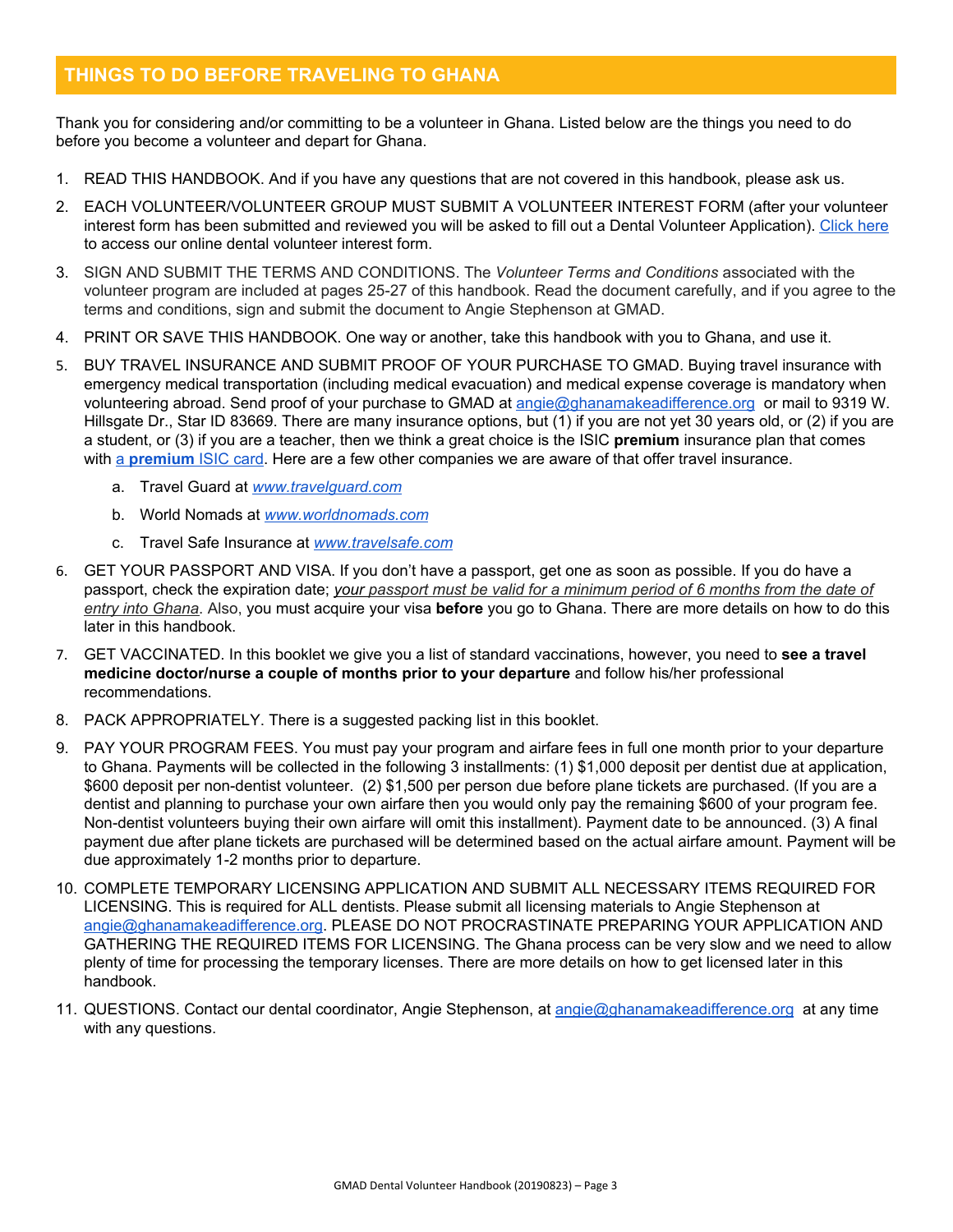# **VOLUNTEER PROGRAM OVERVIEW**

GMAD's mission is to preserve families, protect children, and provide refuge, and most of our efforts revolve around helping a Ghana organization operate a children's home in Dabanyin, Ghana. Accordingly, you are volunteering to work at a children's home, and to protect the children and the integrity of the home, it is expected that you will honor GMAD's code of conduct (as presented in your application and in this handbook) at all times and in all places throughout the duration of your volunteer experience.

#### Who Can Volunteer

If you meet the following criteria, you can apply to be a GMAD Volunteer:

- you are 18 or older
- you are a high school graduate
- you are accompanied by someone 18 or older
- you have never been charged or convicted of sexual misconduct

#### Accommodations

You will live onsite at a children's home. There are two onsite volunteers residences: (1) the Volunteer House and (2) the volunteer apartments. There is air conditioning in both living structures.

#### *The Volunteer House*

The Volunteer House has three separate rooms with 2-3 sets of bunk beds in each room. There is a common living area and shared showers (2) and toilets (2). There is AC in the common living area. It is expected that 15 volunteers will share this living space.

#### *Volunteer Apartments*

The Volunteer Apartments is a three-story building with 6 apartments, each with 3 bedrooms, a toilet and a shower (separate from each other), a family room and a kitchen. There is AC in each room and in the family room. The bedrooms have a mixture of bunk beds and double beds. Each apartment will house an average of 15 individuals depending on the mix of singles, couples and families.

Bedding is provided, but some volunteers appreciate having their own small pillow, a compact camping pad, and even their own sheet, especially for use when traveling and sleeping outside the children's home.

A mosquito net is on the packing list, but if you forget one, please note that there are often mosquito nets available at the Ghana home because many volunteers leave their nets behind when they return home. Furthermore, you can purchase mosquito nets in Ghana.

The home does have electricity and running water, but interruptions in these services are common, and you will have to be willing to make the best of the situation.

#### Food

In accordance with the wide range of tribes, ethnicities and cultures in Ghana, the food is very diverse. Ghanaians eat three meals a day, and the orphanage personnel will cook you three meals a day. Although the cooks will prepare special meals for the volunteers, and while volunteers can eat together in the volunteer living quarters, volunteers are always invited to eat with the children and staff in the dining hall.

Breakfasts may consist of oatmeal or eggs, toast, fruit, crepes, or french toast. A typical lunch can include meat and vegetables with rice or noodles, while dinner may be more traditional and include fufu, banku or jollof rice. Ghanaian food is traditionally quite spicy. **Volunteers should not drink, brush their teeth with, nor wash their food with the tap water.** Safe drinking water will be provided for you at the home in Ghana, and bottled drinking water and small plastic bags of drinking water are readily available throughout Ghana at a nominal cost.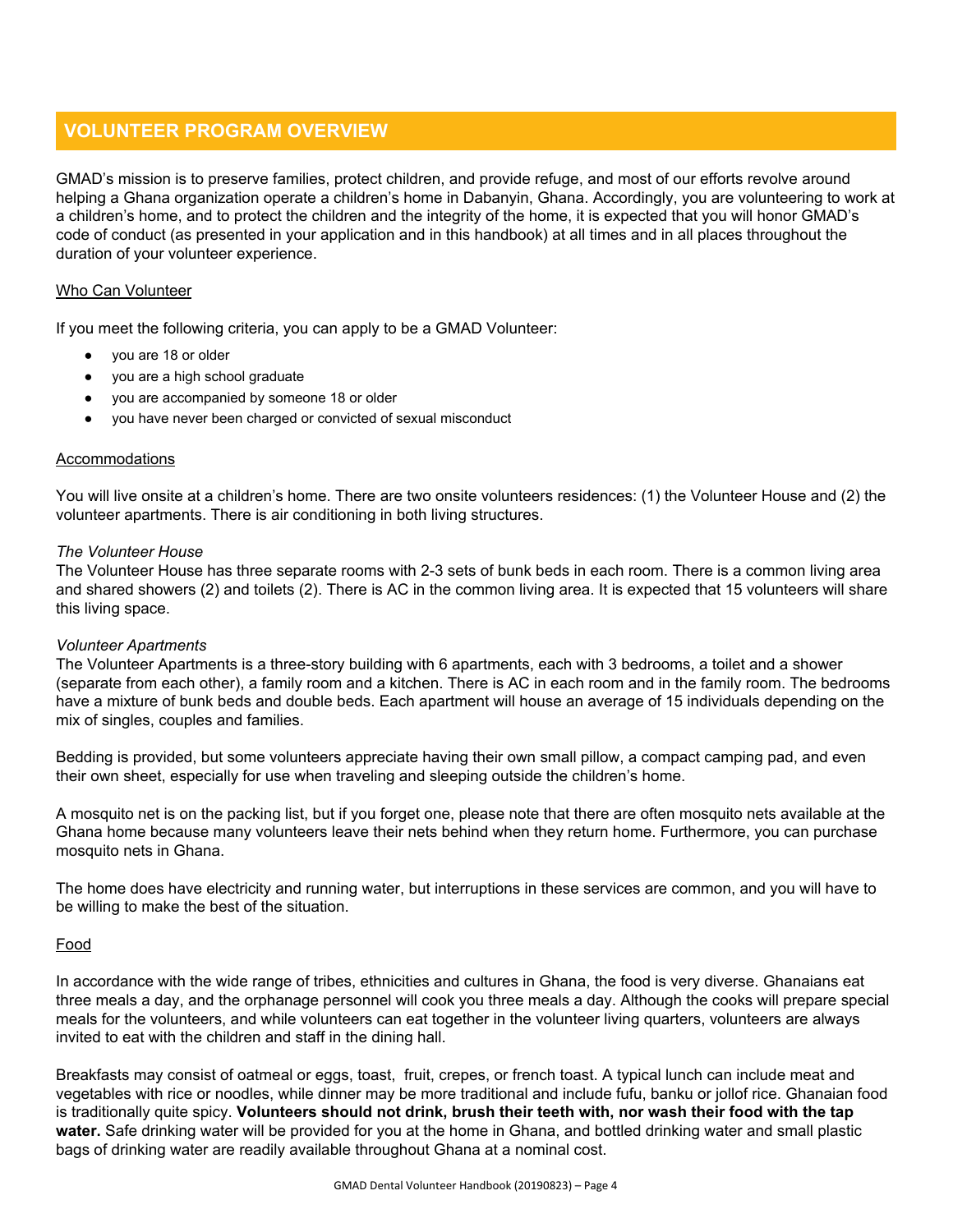You should not expect to eat as you normally do at home. Be appreciative and kind, but try to be upfront with the cooks regarding which entrees you like, if you need larger portions, or if the food is too spicy for you. The kitchen is not a restaurant that takes custom orders, but they welcome helpful feedback. In the past, some volunteers, not wanting to be offensive, have simply kept quiet about the food, saying *the food is fine* or *I'm just not hungry* today. AND THEN they turn around and text or call home saying *I'm starving!* or *the food is terrible*.

If you have special dietary needs, we will do our best to help you find what you need, but you must be able to make your own accommodations based on your own unique needs.

Ghana has a rapidly growing number of c-stores attached to gas stations where a variety of snacks are available. However, getting to one of these stores during short and intense dental trips is not always practical. You should consider bringing a small supply of snacks that could include protein/granola bars, small packs of trail-mix, jerky, dried fruit, hard candy, etc.

### Program Costs:

- Airfare: \$1300-\$1700 per person (to be arranged by GMAD unless other accommodations are requested)
- Program Fee: \$1600 per dentist. \$600 per family member or team member. This includes all transportation within Ghana; room and board; all food while staying at the children's home; site seeing trip to Cape Coast that includes a 1-night stay at a hotel along the beach; a rainforest canopy walk; visit to a slave castle; a Global Mama Workshop; a dental volunteer t-shirt; a GMAD t-shirt, and a filtering water bottle.
- Current Passport: approximately \$110
- Ghana Travel Visa: approximately \$100 (required to enter the country)
- Travelers Insurance (with emergency medical transportation, including medical evacuation, and medical expense coverage): approximately \$95 (this is required)
- Vaccinations: will vary (some insurances cover them and some do not)
- Anti-malarial drugs: approximately \$150 (some insurances cover these as well; see below for more information)
- Spending Money: approximately \$300-\$500 for market trips, any food along the way, etc.

#### Your Volunteer Costs are Tax Deductible

GMAD is a 501(c)(3) organization, and your travel costs and program fees are tax deductible. The IRS says it this way.

*Do you plan to travel while doing charity work this summer? Some travel expenses may help lower your taxes if you itemize deductions when you file next year. Here are five tax tips the IRS wants you to know about travel while serving a charity.*

- *1. You must volunteer to work for a qualified organization. Ask the charity about its tax-exempt status.* [GMAD is a tax-exempt organization]
- *2. You may be able to deduct unreimbursed travel expenses you pay while serving as a volunteer. You can't deduct the value of your time or services.*
- *3. The deduction qualifies only if there is no significant element of personal pleasure, recreation or vacation in the travel. However, the deduction will qualify even if you enjoy the trip.*
- *4. You can deduct your travel expenses if your work is real and substantial throughout the trip. You can't deduct expenses if you only have nominal duties or do not have any duties for significant parts of the trip.*
- *5. Deductible travel expenses may include:*
	- *a. Air, rail and bus transportation*
		- *b. Car expenses*
		- *c. Lodging costs*
		- *d. The cost of meals*
		- *e. Taxi fares or other transportation costs between the airport or station and your hotel*

*To learn more see Publication 526, Charitable Contributions. The booklet is available at IRS.gov or by calling 800-TAX-FORM (800-829-3676).*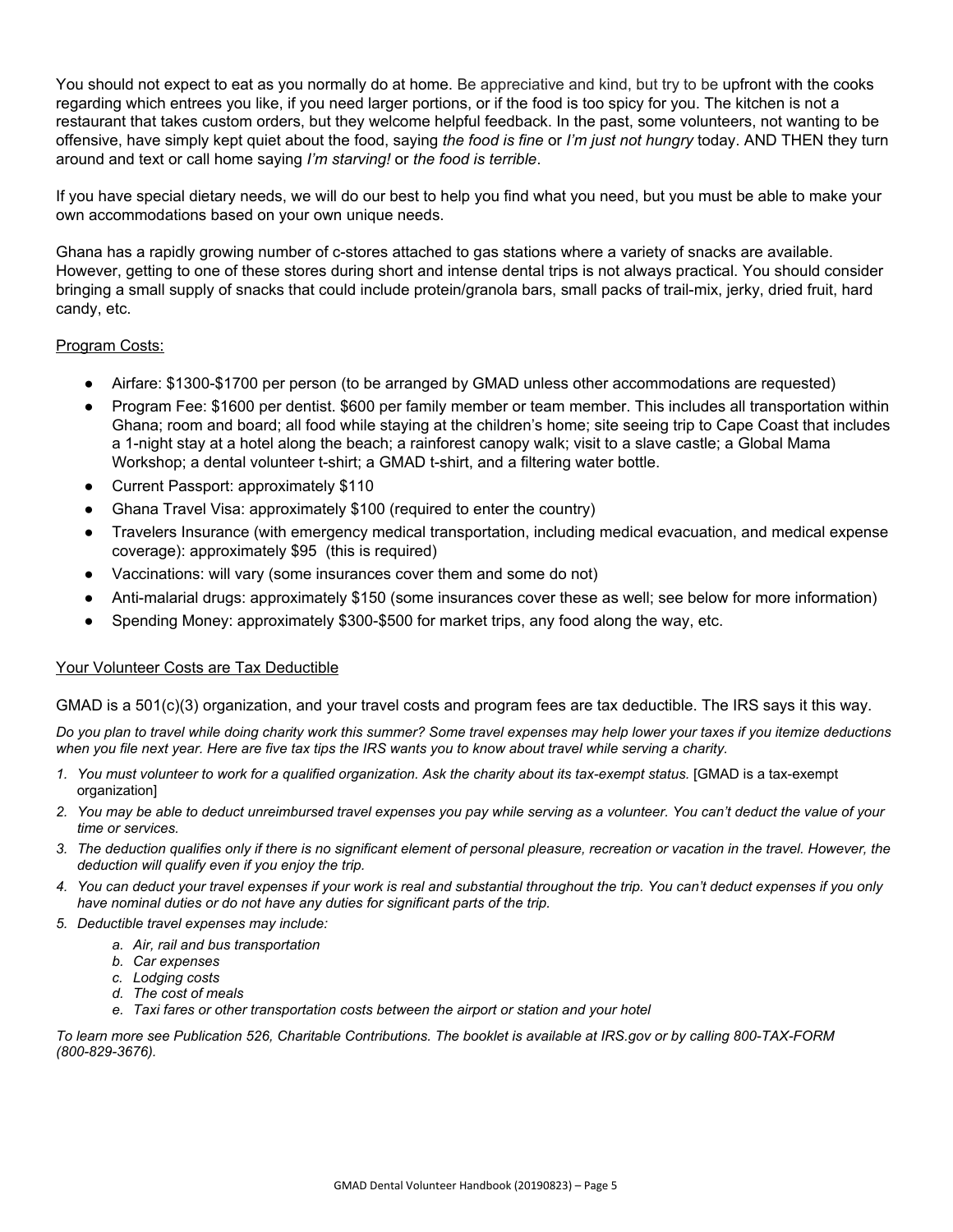#### Code of Conduct

As a volunteer, you must agree to abide by the code of conduct (as presented in your volunteer application and as outlined below) at all times and in all places throughout the entire period of your volunteer experience.

- 
- 
- 
- No alcohol\* **•** No tobacco\* **•** No marijuana\*
	-
- No profanity No vulgar language
- 
- No illegal drugs\* No pornography\* No prescription drugs without a prescription\*
- If you violate any of these details of the volunteer code of conduct, you will be removed from the volunteer program and asked to immediately leave the children's home in Ghana, and you will bear the financial burden associated with such removal, including but not limited to hotel costs, transportation costs, and itinerary change fees.

#### Working with Vulnerable Children

GMAD seeks to address the numerous problems that many children without proper education, healthcare, food, love and attention face as a result of being parentless or alone. You will teach, love and care for vulnerable children. You can use your talents to help design and execute effective teaching programs, activities and events to inspire and develop the children's talents and abilities through human interaction and care. You can bring along books, pencils, music instruments, games or other supplies to help entertain the kids and assist with activities.

#### Getting Recognized for Your Work

Making the decision to travel abroad and volunteer is never easy. Many people think of volunteering abroad as an option at some point during their lives but often are not able to follow through with this. By letting others know of the trip you are embarking on, you can highlight the work you will be doing and inspire others to get involved as well. We encourage you to contact your local newspapers and media sources to let them know of your pending adventure. Our experience is that most newspapers find the stories very interesting and will give you some good coverage.

# **GMAD CONTACTS**

#### *GMAD USA*

Angie Stephenson *Dental Coordinator* 208-484-6777 [angie@ghanamakeadifference.org](mailto:angie@ghanamakeadifference.org)

#### *GMAD Ghana*

Prince Djanku *Director of the Ghana Children's Home* 027-023-8457 [prince@ghanamakeadifference.org](mailto:prince@ghanamakeadifference.org) \*

Kofi Amoako *Assistant Director of the Ghana Children's Home* 057-800-5288 [kofi@ghanamakeadifference.org](mailto:kofi@ghanamakeadifference.org) \*

Isaac Nartey *Driver of the Ghana Children's Home* 024-597-7256

The director and assistant director of the Ghana children's home do not work for Ghana Make A Difference, Inc. (the US corporation). The director and assistant director of the Ghana children's home have a *ghanamakeadifference.org* email address for convenience and as a means of financial support only. Ghana Make A Difference, Inc. is a US corporation that financially assists a children's home in Ghana that is operated by a separate Ghana entity (also called Ghana Make A Difference). The children's home in Ghana is not part of the US organization called Ghana Make A Difference, Inc. The children's home you will be volunteering for and lodging at is a separate organization (also called Ghana Make A Difference) which (1) is a Ghana organization operating under Ghana law, (2) is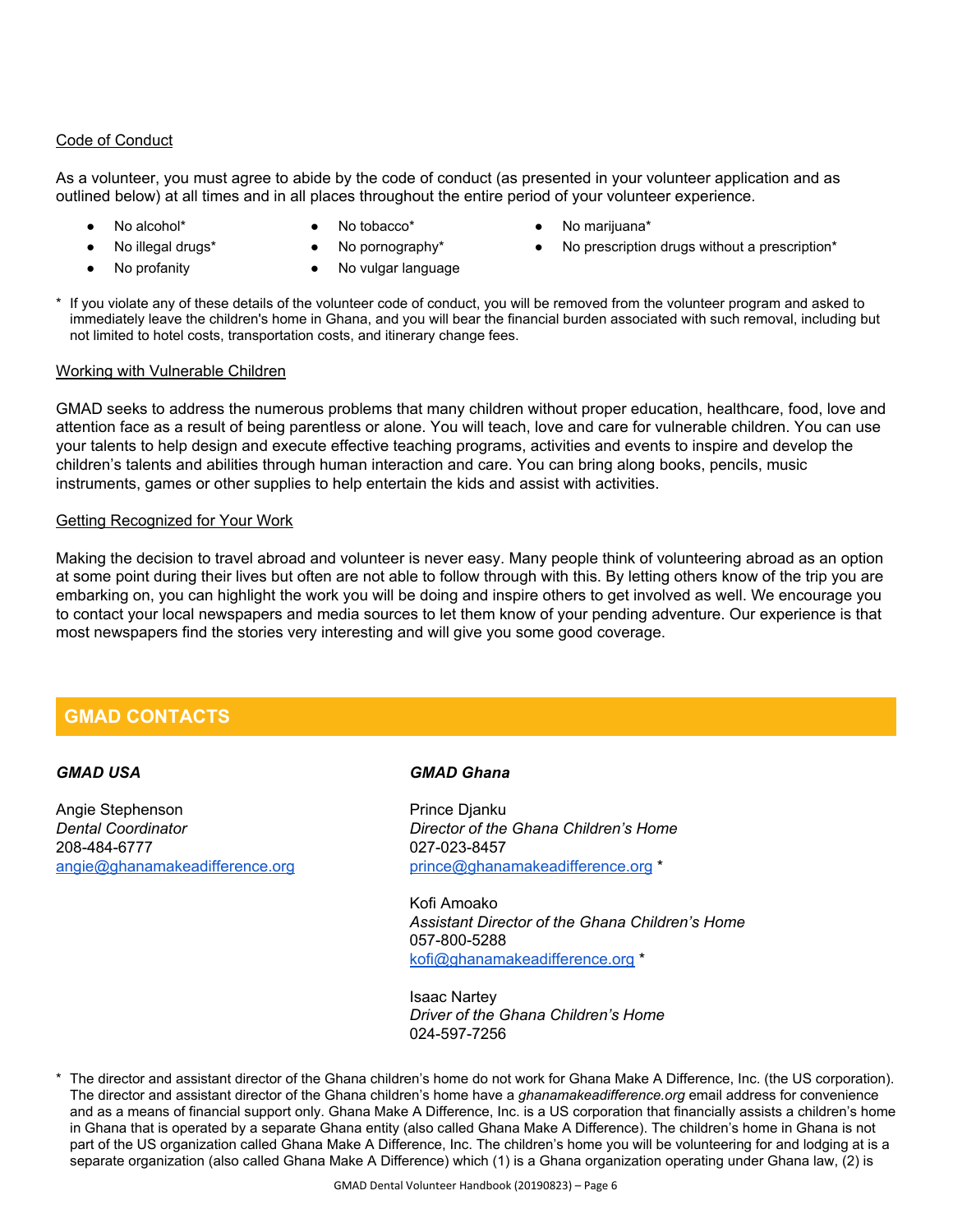# **TEMPORARY LICENSING FOR DENTAL VOLUNTEERS**

#### Dental Licensing Requirements

All dental professionals who will be volunteering in a dental capacity in Ghana need to obtain a temporary medical license from the Ghanaian Medical and Dental Council. Please see the requirements listed below. The registration fees mentioned in the application are paid by GMAD. GMAD will submit your application and all associated documents and will secure your temporary license. All applications and required documents should be submitted to [angie@ghanamakeadifference.org](mailto:angie@ghanamakeadifference.org) or to

Angie Stephenson 9319 W Hillsgate Star ID 83669

Obtaining this temporary license requires significant work and months of coordination. This is done by GMAD on your behalf. PLEASE DO NOT PROCRASTINATE YOUR APPLICATION AND THE GATHERING OF REQUIRED ITEMS. The Ghana licensing process is very slow. We need to allow adequate time for your application to be processed.

**RETURNING DENTAL VOLUNTEERS**: For those who have volunteered on previous GMAD dental trips and have already completed the licensing process, your temporary license will be reactivated after the following steps are taken:

● Copy of current license is submitted. Send this to Angie Stephenson as noted above.

GMAD will take care of the following requirements for you.

- Renewal fee is paid: GMAD will pay this for you.
- Letter of intent is submitted: GMAD will prepare and submit this for you. The letter will state that GMAD is engaging your services again.

Ghana Make a Difference will renew the temporary licenses for all returning dental staff.

### **DENTISTS:**

Complete the Application for Temporary [Registration](https://drive.google.com/open?id=1prmStn1dWaXRS4WlZTuqWLkZA9kU6OHo). Here is some information that should help you complete the application.

- Answer NO on question 3 of the application. The Medical and Dental Council Decree NRCD 91 is for physicians/dentists practicing in Ghana. For this question, list the name of the licensing authority you are currently registered with, the date of your registration, and the registration number.
- Additional requirements needed for licensing (page 3 of the application):
	- Original or certified copy of diploma / certificate of training
	- 1 passport photograph
	- 2 letters of reference. The letters should be written by professional colleagues or former medical/dental school professors that have known you professionally for at least 8 years.
	- Registration fees: GMAD will pay these for you.
	- Letters of experience. You do not need these if your CV / resume is current.
	- Copy of your current license to practice
	- Current resume
	- Letter from Regional Director of Health Services. GMAD will obtain this letter for you. This letter comes from Ghana Health Services.
	- Evidence of selection for employment. Leave this blank.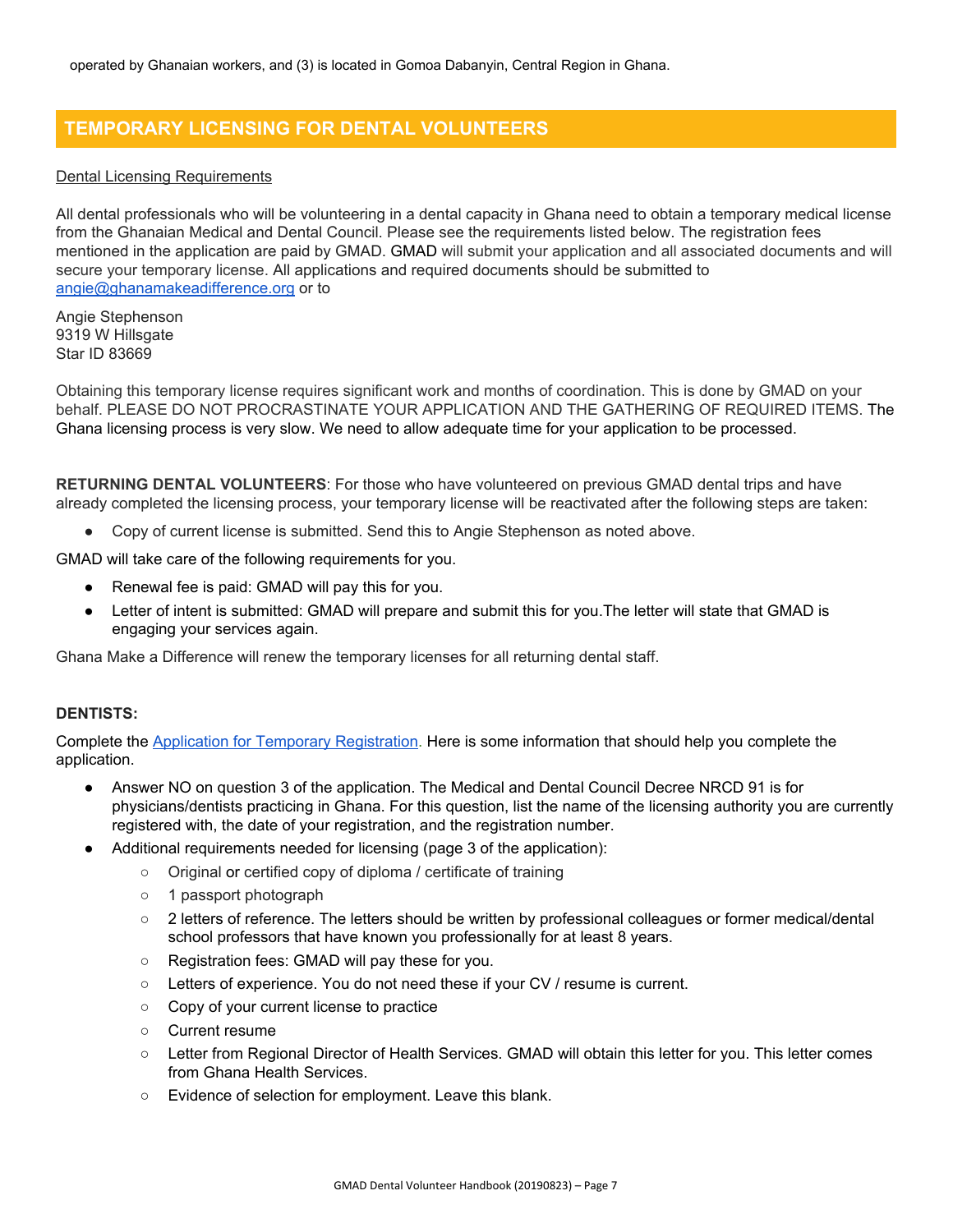# **GETTING TO GHANA**

#### Airplane Travel

The length of your trip will vary based on your place of embarkation.

- From Los Angeles = 18-20 hours
- From Seattle = 17-18 hours
- From Boise =  $19-25$  hours
- From Salt Lake City =  $16-22$  hours
- From Dallas =  $16-22$  hours
- From Chicago =  $14-19$  hours
- From New York City =  $10-17$  hours
- From Amsterdam  $= 7-12$  hours
- From London  $= 7-12$  hours

#### Getting A Travel Visa

**Before you leave to Ghana**, you must get a travel visa from the Ghanaian embassy in Washington DC. There are two different visa entry classes: *single entry* (if you only intend to enter Ghana once) or *multiple entry* (if you intend to enter and reenter Ghana multiple times). A single entry visa must be used within 90 days. Depending on the life of your passport, a multiple entry visa can be used for up to five years.

You may contact an agency that can help you obtain a visa, or you may apply for a visa on your own directly with the Ghana Embassy. Past volunteers have used both methods, but the vast majority have obtained their visa on their own by applying directly to the Ghana Embassy.

If you get a visa through an agency, the cost to obtain your visa (including embassy and agency service fees) will likely range from \$120 to \$165. Past volunteers have successfully used VisaHQ at *[www.visahq.com](http://www.visahq.com/)* on multiple occasions.

Once again, most of our volunteers obtain their travel visa directly through the Ghana Embassy (i.e., without an agency). The cost to obtain your visa directly through the Ghana Embassy ranges from \$60 to \$100, plus postage. You should **allow at least 3-5 weeks** for processing. When you arrive at the airport in Ghana, the Ghana government will grant you a 60-day visitor permit, but visitor permit extensions can be obtained while you are in Ghana through the Ghana Embassy in Accra or after the fact at the airport on the day of your departure from Ghana; the extension process is explained later in this handbook.

If you are going to obtain your visa directly through the Ghana Embassy, here are some useful tips.

You should always check *<https://www.ghanaembassydc.org/visas>* for the most up to data application process and requirements.

Download the visa checklist and [application](https://docs.wixstatic.com/ugd/e5b4cd_f005ac77546a4351802627f709074dee.pdf) form. Save it to your computer as you go along. Type your application using UPPER CASE letters.

As a general rule, don't leave spaces blank. Put "none" or "not applicable". However, if you don't have a middle name, DO NOT enter "none" or "not applicable" in that field; leave it blank.

Make sure your entries for your name match your passport exactly.

For Place of Birth, enter the state and country (this should match your passport).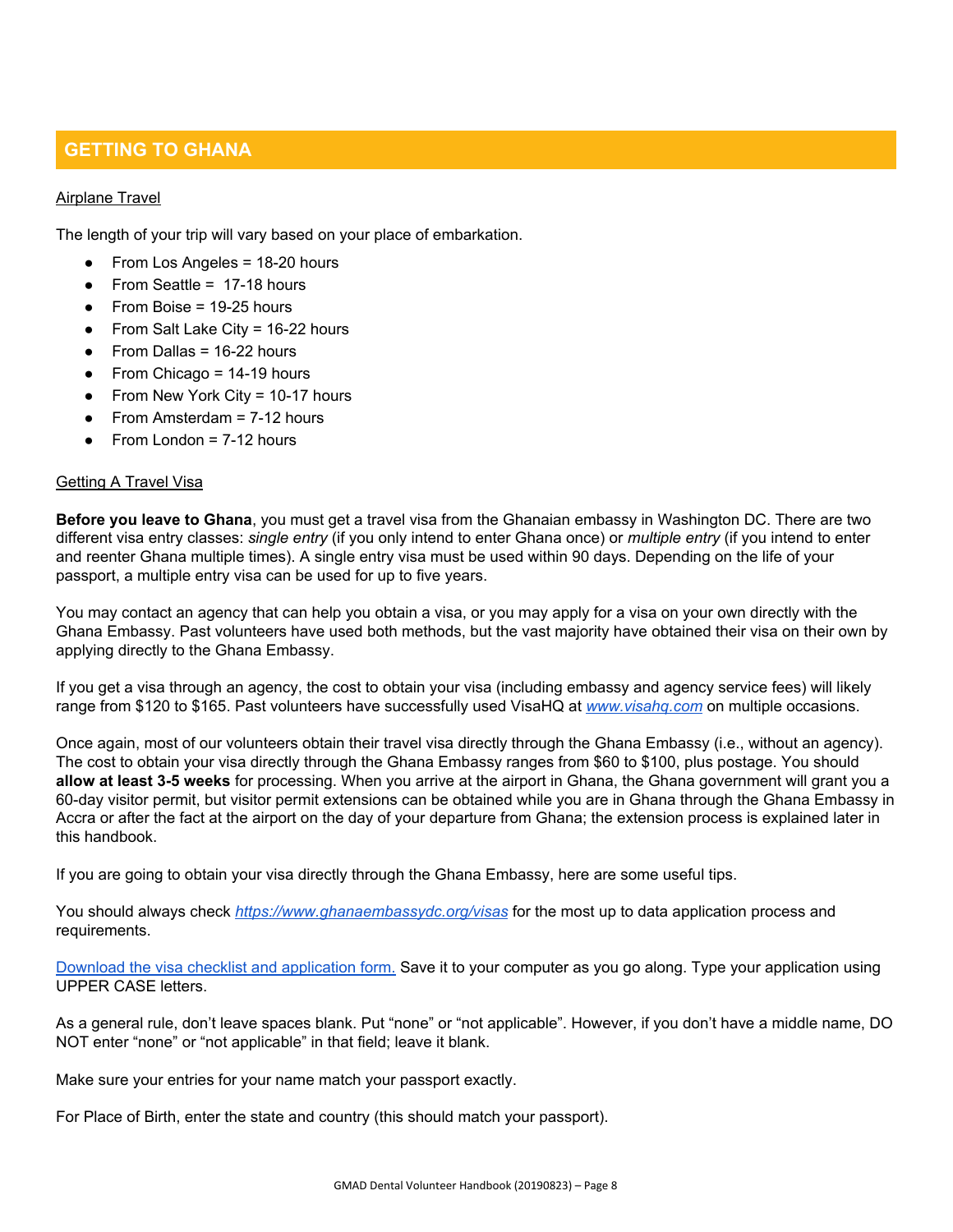Question #3 is a bit awkward. Complete it as follows:

| 3. Name and Address of Employer / School (USA)                    |                   |                 |  |  |
|-------------------------------------------------------------------|-------------------|-----------------|--|--|
| put the name of your employer or the the name of your school here |                   |                 |  |  |
| a. Profession / Occupation                                        |                   |                 |  |  |
| put your occupation here (if you are a student, put "student")    |                   |                 |  |  |
| b. Street / Mailing Address:                                      |                   |                 |  |  |
| put the address of your work or school here                       |                   |                 |  |  |
| c. City                                                           | d. State          | e. Zip Code     |  |  |
| work/school city                                                  | work/school state | work/school zip |  |  |
| f. Telephone Number                                               |                   |                 |  |  |
| put the phone number of your work or school here                  |                   |                 |  |  |

Applicant's intended date of travel = put your date of departure from your home country here.

Amount of money applicant is traveling with = put whatever cash you are traveling with - it can't be more than \$10,000.

Is applicant in possession of a roundtrip ticket? = put yes, and if you don't have your ticket yet, but something like "number not issued yet" in the ticket number field.

Select OTHER as your Purpose of Journey.

| Purpose of Journey: |        |            |          |         |         |            |
|---------------------|--------|------------|----------|---------|---------|------------|
| <b>Business</b>     | ourism | Employment | Official | Transit | Student | Other<br>M |

The embassy's checklist asks you to provide two contacts in Ghana. Provide these contacts by completing the visa form as follows.

| 5. Name, Address and Telephone Number of Lodging place / Contact Persons in Ghana |                       |                                                |                  |  |  |  |
|-----------------------------------------------------------------------------------|-----------------------|------------------------------------------------|------------------|--|--|--|
| a. Name of Hotel / Guest House in Ghana                                           |                       | f. Contact Person in Ghana, Name and Address   |                  |  |  |  |
| <b>GHANA MAKE A DIFFERENCE, NGO (PRINCE DJANKU, DIRECTOR)</b>                     |                       | <b>KOFI AMOAKO</b>                             |                  |  |  |  |
| b. Street (Mailing address)                                                       |                       | g. Street (Mailing address)                    |                  |  |  |  |
| PO BOX AB 12                                                                      |                       | ACCRA CAPE COAST ROAD - GMAD 1B                |                  |  |  |  |
| c. City / Town                                                                    | d. Region             | h. City / Town                                 | i. Region        |  |  |  |
| AWUTU-BEREKU / KASOA                                                              | <b>CENTRAL REGION</b> | <b>GOMOA DABANYIN</b><br><b>CENTRAL REGION</b> |                  |  |  |  |
| e. Telephone Number                                                               | +233 27 023 8457      | j. Telephone Number                            | +233 57 800 5288 |  |  |  |

Question #6 is only applicable if you are trying to get an employment visa; this does not apply to you, so put "DOES NOT APPLY" in the Name of Employer field.

Question #9 is where you explain what you mean by OTHER as your purpose of travel. Answer #9 as follows, and be sure to send the 4 items referenced in your answer with your application (we will send these items to you).

### 9. For Tourism, list at least two (2) areas of interest, or indicate in writing purpose of journey if you selected **Other**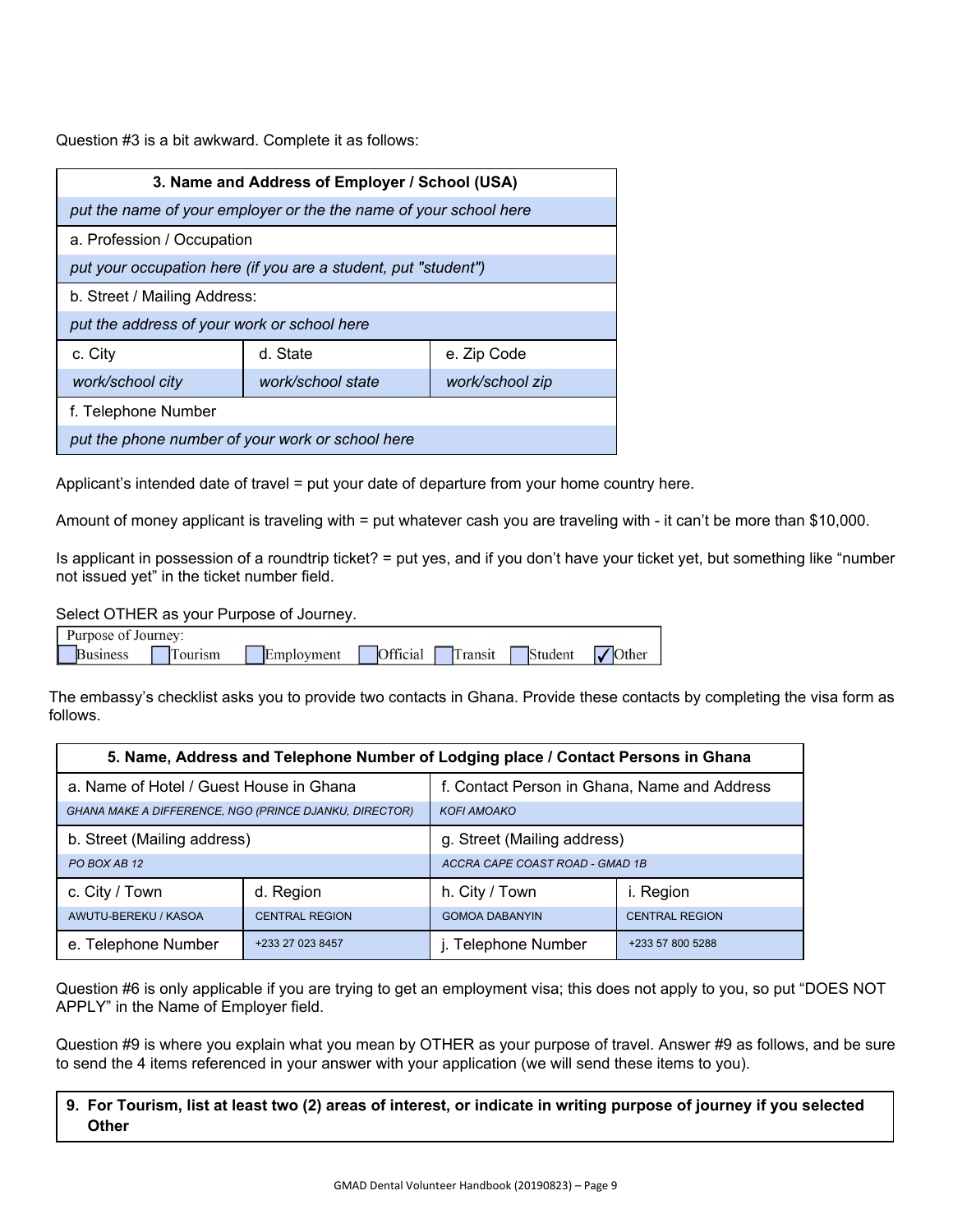I AM TRAVELING TO GHANA AS A VOLUNTEER FOR GHANA MAKE A DIFFERENCE (GMAD). GMAD IS A REGISTERED NGO IN THE USA (SEE ATTACHED DOCUMENT) AND A REGISTERED NGO IN GHANA (SEE ATTACHED CERTIFICATE). I WILL BE WORKING AS A VOLUNTEER AT GMAD'S FACILITIES IN GOMOA DABANYIN IN THE CENTRAL REGION. ALSO ENCLOSED WITH THIS APPLICATION IS AN INVITATION / ACCEPTANCE LETTER FROM GMAD USA *AND AN INVITATION / APPOINTMENT LETTER FROM GMAD GHANA.*

Sign the application with a black pen.

The checklist states that you need supporting documents (checklist bullets 6a and 6b). The four items noted in your answer to application question #9 are the supporting documents you need.

- 1. A copy of GMAD USA's 501c3 registration document.
- 2. A copy of GMAD Ghana's corporate registration document.
- 3. A volunteer invitation letter from GMAD USA.
- 4. A volunteer appointment letter from GMAD Ghana.

Be sure to let Stacey Hofman [\(stacey@ghanamakeadifference.org](mailto:stacey@ghanamakeadifference.org)), our medical mission coordinator, know when you start the travel visa application process, and she will email you these documents.

The checklist mentions bank statements and sightseeing places (checklist bullet 6c). This is not applicable to you.

Be sure to send a US money order in the exact amount of your fees payable to The Ghana Embassy.

You must send your passport with your application; send it overnight mail with a prepaid, self-addressed return overnight envelope. Be sure you have the tracking number of both your outgoing package and your prepaid return package.

If you are under age 18, be sure to complete and include the Consent Letter that is included with the application. Follow the directions carefully and be sure to have the letter notarized.

#### **Arriving In Ghana**

You must complete an immigration form and present it at the airport. This form is usually provided to you en route on the airplane, but it is also available at the airport. You must have the following contact information to complete the form (and you will need this information to complete the same form again when you are departing Ghana).

Ghana Make A Difference Gomoa Dabanyin on the Accra-Winneba Road PO Box AB 12 Awutu - Bereku / Kasoa C/R Ghana Phone: 027 023 8457

A GMAD Ghana representative will greet you at the Accra airport (Kotoka International Airport), whereupon you will be driven to the children's home in Dabanyin. Depending on traffic, it will take 1-2 hours to drive from the airport to the children's home. The person meeting you at the airport will be standing just outside the airport exit wearing a GMAD t-shirt and/or holding a GMAD sign.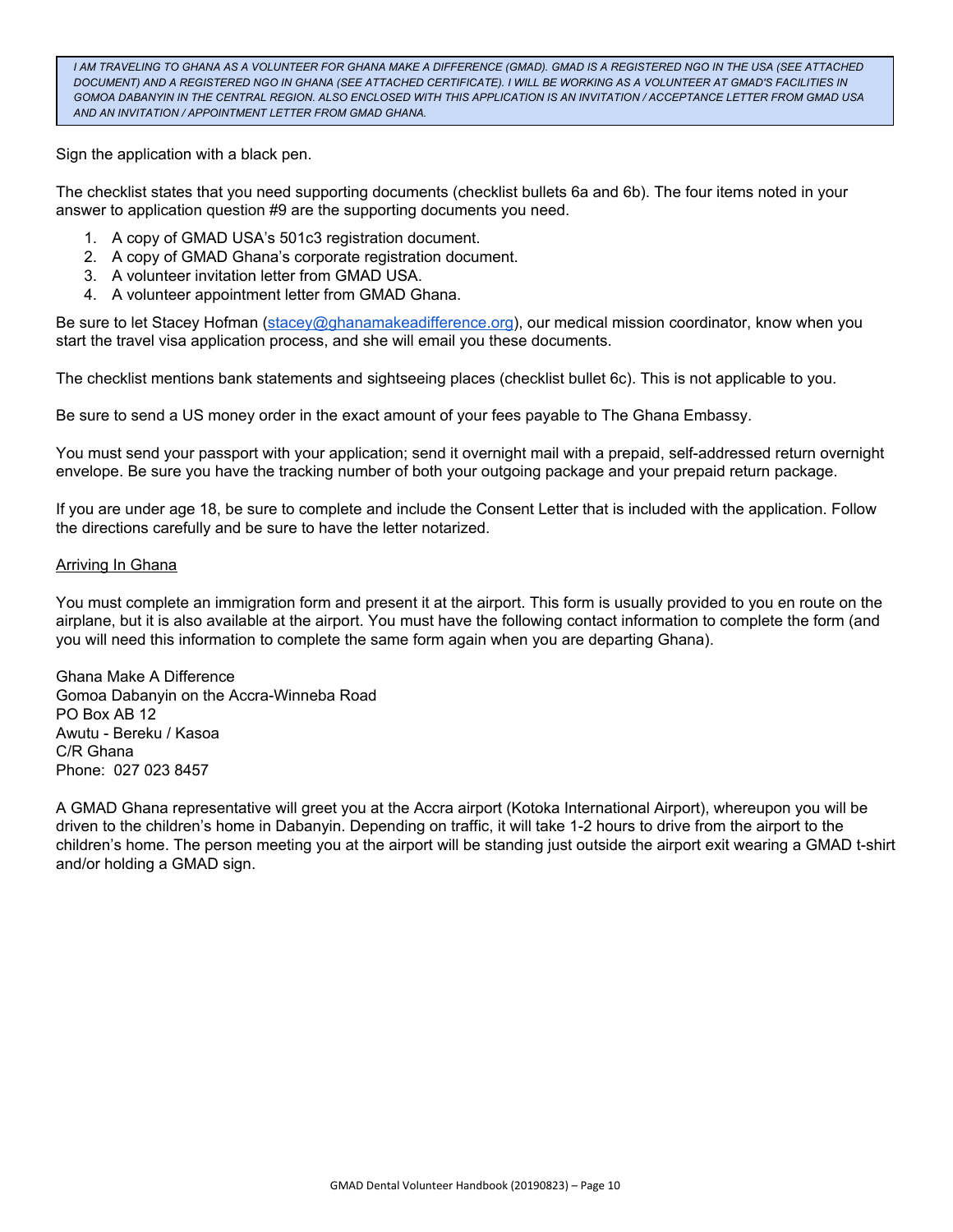# **WHAT TO BRING**

Most airlines will allow you to check two 50-pound bags for no extra charge, in addition to your carry-on luggage. We hope that you will be willing to use **at least one** of your allowed pieces of checked luggage (perhaps both) to transport supplies for the Ghana children's home. We have many supplies that have already been donated for use in Ghana, and we just need your help to get them there. If you agree to transport supplies to Ghana, we will pack a 50-pound piece of luggage with supplies for you, and we will work with you to coordinate getting that luggage to you before you depart to Ghana.

Packing List

- Basic Medical/Care Kit: acetaminophen/ibuprofen, antihistamine for relief from allergy or bites, diarrhea medicine, band aids, sunscreen, lip balm and insect repellent
- All personal medication
- **Toiletries**
- Your cellphone and charger
- Sandals (thick-soled such as Keens, Chacos or similar)
- Trainers / court shoes for working in the bush, for playing basketball or soccer, or for comfort and variety. Also, some volunteers appreciate having socks.
- Flip Flops for indoor use
- Clothing. Pack enough clothing for one week. Keep in mind the temperature and environment you will be working in. It will be very hot. Most volunteers like to wear shorts and short-sleeved shirts. However, light clothing that covers your whole body is ideal for protection against sun and insect bites. Furthermore, please keep in mind that you will likely participate in work projects that could damage your clothing (e.g., painting, digging, construction). Please note that tank tops and short shorts are not appropriate at the children's home and are not culturally welcomed in Ghana. You may have an opportunity to attend community events or other activities that warrant dressy casual attire.
- Towel set: bath towel, hand towel, and washcloth. Many volunteers bring a towel set that they leave in Ghana upon departure.
- Bedding is provided, but some volunteers appreciate having their own small pillow, a compact camping pad, and even their own sheet.
- Music, e-books and other entertainment for long travel and downtime
- Photographs of your family and friends to share with the children and staff at the home
- Copies of important travel documents such as passport, immunization records, travel insurance, visa, plane tickets
- Day pack / fanny pack
- Hat and sunglasses
- Camera (most volunteers use their smartphone camera)
- **Headlamp**
- A copy of this volunteer handbook
- Journal and pens
- Earplugs (between the roosters, the kids, and the kitchen staff, noises in the volunteer house start early)
- Dirty laundry bag (a clean plastic garbage bag will suffice)
- Ghana has a rapidly growing number of c-stores attached to gas stations where a variety of snacks are available. However, getting to one of these stores during a short and intense medical mission is not always practical. You should consider bringing a small supply of snacks that could include protein/granola bars, small packs of trail-mix, jerky, dried fruit, hard candy, powdered beverage mixes with electrolytes, etc.
- GMAD is a safe place, and we haven't had any problems of theft. Nevertheless, we encourage you to keep your personal belongings in your room and out of sight. Every bedroom has a lock and key, but you may want to bring along a luggage lock to keep your things in your room locked up.
- There are always opportunities for outside work. Packing a pair of work gloves is a good idea.
- **Swimsuit**
- Travel neck pillow
- It can be a long flight to Ghana. Some volunteers recommend compression socks.
- It can get cold on the plane and in the airports. A sweatshirt or warm long-sleeved shirt might be nice.
- **Hand sanitizer**
- Dress clothes for Sunday if you plan on attending church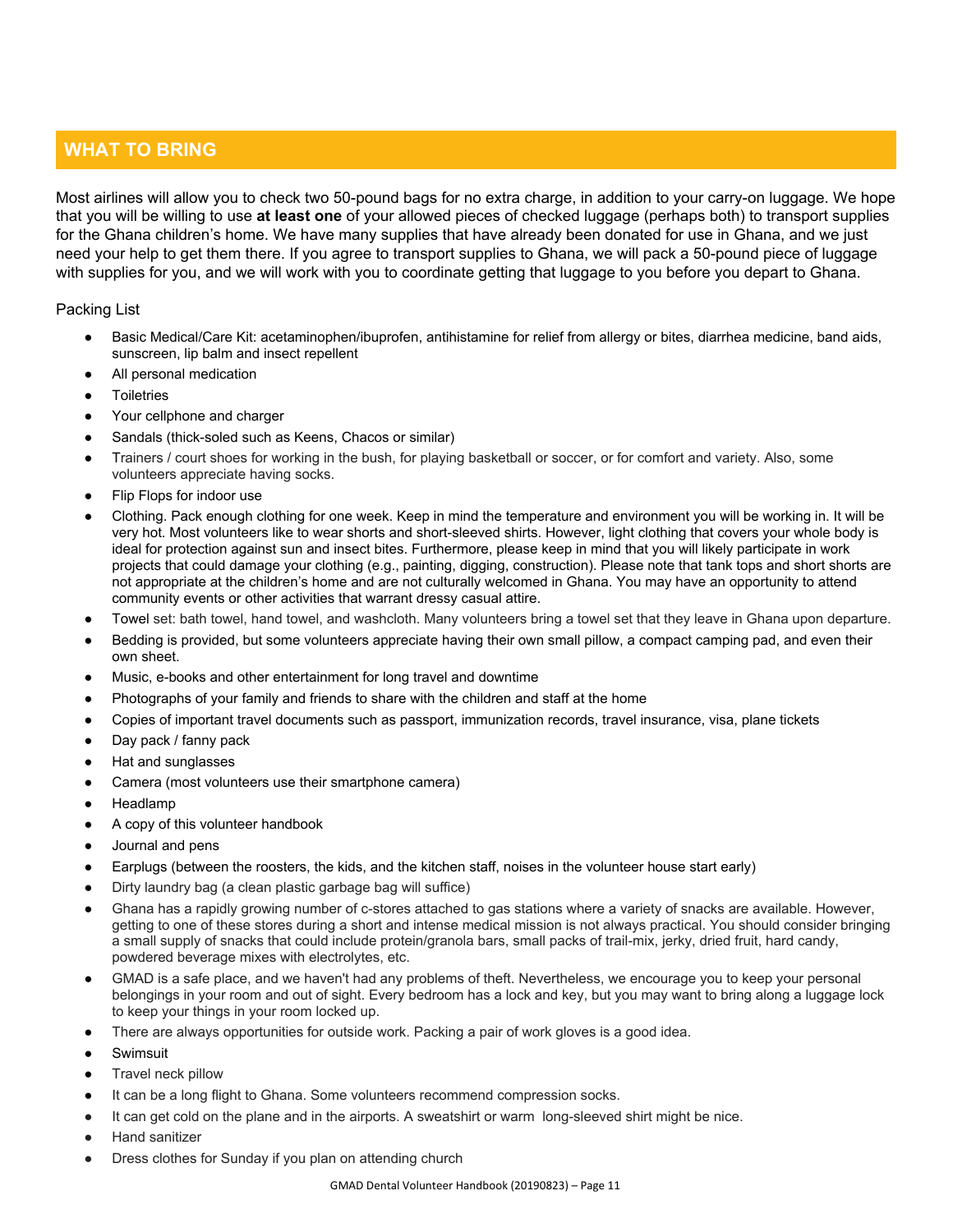# **WHAT YOU NEED TO KNOW WHILE YOU ARE IN GHANA**

### General Travel Documents

It is highly recommended that you make two copies of all your important travel documents (passport, visa, immunizations, flight tickets, and travel insurance) before you leave home. Leave one copy with a friend or family member and take the spare copy with you to Ghana. While it is unlikely that you will have a need for them while you are in Ghana, it is further recommended that you carry the second set of copies with you as you travel in Ghana, leaving your originals securely in the volunteer house at the Ghana children's home.

### Money

The Ghanaian currency is the Ghana Cedi (GHc). The exchange rate varies daily, but recently \$1.00 (US) has been equivalent to approximately 4.00 GHc. One cedi is divided into one hundred pesewas (equivalent of cents).

The present cedi (New Cedi) was introduced on July 3, 2007, and was set to equal 10,000 old cedi as the redenomination dropped four zeros off the value of the old cedi.

The word "cedi" is derived from the Akan word for cowry shell; cowry shells were used in Ghana as a form of currency.

It is easy to exchange money at the airport when you arrive in Ghana. But if the exchange bureau (*forex*) at the airport is closed, the staff at the children's home can take you to a *forex* to exchange money as necessary. You can check the current exchange rate by searching Google for *dollar cedi exchange rate*. The actual exchange rate you get in Ghana should be about 10 pesewas per dollar less than the rate that is published online (e.g., 3.90 cedi per dollar instead of 4.00 cedi per dollar).

Be sure to only take new edition \$100 bills as shown below. You will get an inferior exchange rate if you try to exchange smaller or older bills, and some *forex* will not even exchange older bills or bills under \$100.





We recommend that you also take a debit/ATM card so that you can withdraw money from ATMs as needed. This is an easy and cost effective way of withdrawing money, and it is much safer than carrying around a large amount of cash. ATMs are widely available throughout Ghana.

### Cell Phones

There are multiple ways to call and text both locally and internationally while you are in Ghana. (1) Many US carriers have options for international plans that work in Ghana (check with your carrier for details and costs). If this option works for you, you can simply take your US phone and use it in Ghana. (2) Some cell phones are *unlocked*, allowing you to change SIM cards. If you are staying in Ghana for an extended length of time, this could be a good option for you. If you do this, you will be assigned a Ghana phone number and most likely your US number will no longer work. You can call and text locally and internationally at low rates. Management in Ghana can help you do this. (3) You can buy a cell phone in Ghana. This new phone will be assigned a Ghana phone number, and you can call and text locally and internationally at low rates. Management in Ghana can help you do this.

The country phone code for Ghana is 233, so if someone in the USA wants to call you or text you and your Ghana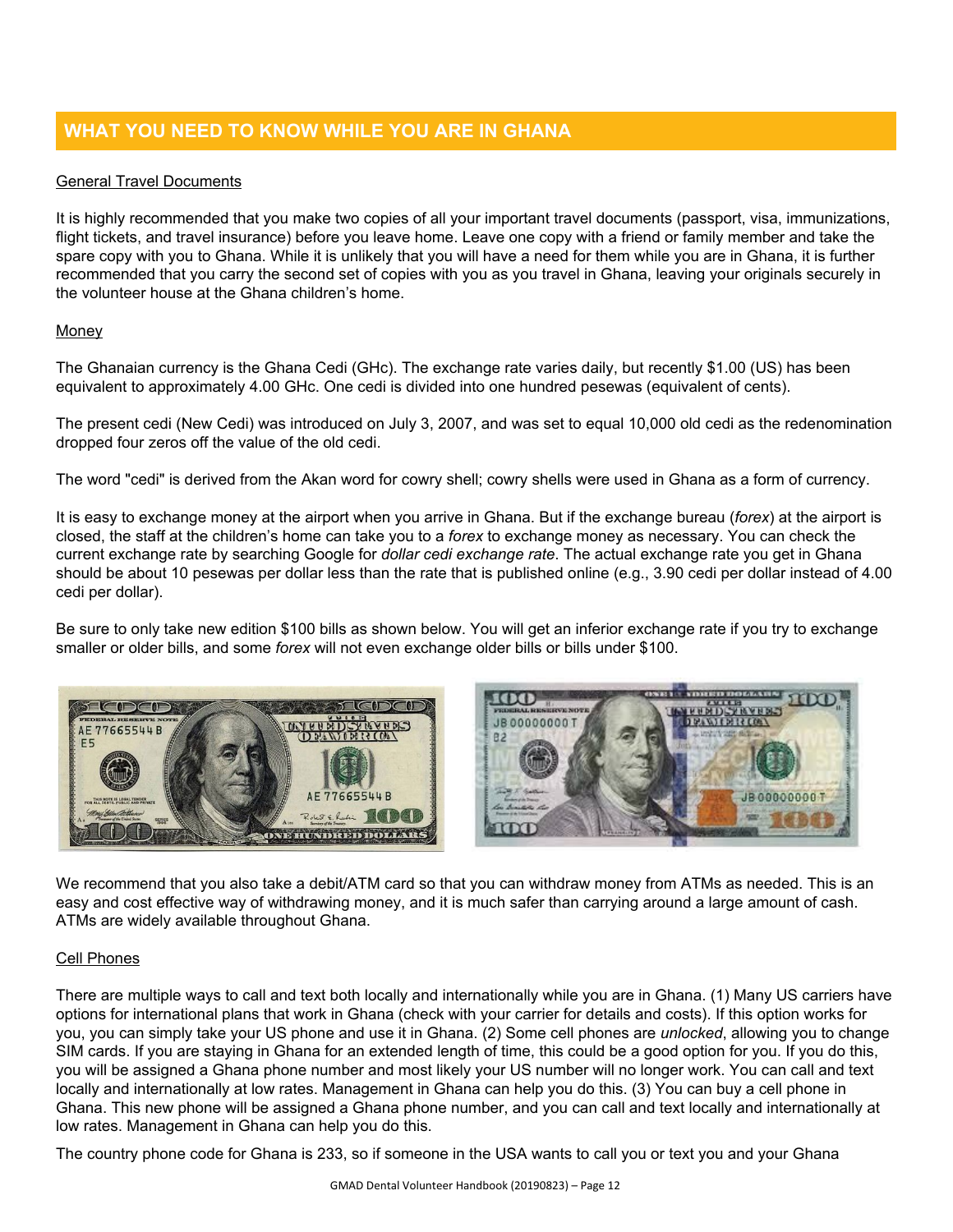number is 0123456789, the person in the USA would drop the first digit and dial 011233123456789. To call or text the USA from Ghana using a Ghana phone you dial 001 + area code + number.

#### Internet

There is limited cellular-based wifi internet at the children's home. Internet is not unlimited. The cellular wifi modem must be loaded with credits that are purchased via coded scratch cards at the market. The staff will help with this, but suffice it to say that it is a process, and the credits do not last long when used with typical USA-manners. Don't stream music, don't download videos and photos, and only upload a limited amount of photos to social media (upload the bulk of your photos and videos when you return home). If you take your own smartphone to Ghana (most volunteers do), be sure to disable all automatic backup, all automatic upload / download services, and all automatic syncing services, otherwise the home's internet credit will magically be exhausted as your phone stays hard as work while you sleep!

### **Transportation**

The easiest and cheapest way to travel across Ghana is to use a local mini-van or minibus called *tro tro*; these are public transport vans that carry up to 20 passengers. Taxis are also abundant, and they are a good means of intra city travel.

GMAD has its own *tro tro* that is used exclusively for the home, and our driver will use this *tro tro* to shuttle you between the airport and the home; this shuttle service is covered by your volunteer fees.

### Western Shopping

There are very good grocery stores (Shoprite) and shopping centers in Accra and even closer to the children's home in Kasoa. From toiletries to peanut butter to diet soda, you should be able to get a form of just about everything you might need and want (within reason) at Shoprite.

The Accra Mall (near the airport) and the West Hills Mall (near Kasoa and just 17 miles east of the home) are upscale malls that are relatively expensive in cedis and dollars. Nevertheless, depending on the length of your stay in Ghana, you might want to know that there are movie theatres, grocery stores (Shoprite), hand scooped ice cream and pizza.

#### Ghanaian Art / Souvenir Markets

In most stalls virtually all prices are negotiable. The first asking price given will be much higher than you are expected to pay, often two to three times higher than what the final price might end up being. You in turn make a low offer. Through a little friendly bargaining, you arrive at a price suitable to both parties. It may feel like the vendor is trying to take advantage of you, but this is not the case. It is simply the process of determining the price that you are willing to pay and that the vendor is willing to accept. Do not act offended in words, tones or facial expressions. Participate in the process and enjoy the process. While you don't need to (and you should not) pay above-market prices, you should not be overly concerned about whether you got the best deal possible. Some vendors at some markets use aggressive sales tactics and continue to push even when you have no interest in buying the items they are selling. These tactics can be annoying, but if you can take a deep breath and remember that many of these people are simply fighting for their daily survival, it will be easier for you to remain polite as you continue to reject their offers. Once again, enjoy the process, and never be condescending or rude.

#### Laundry

There is no washing machine or dryer at the children's home. You will wash your clothes by hand, and you will hang them to dry on lines. Alternatively, **you can pay our director or assistant director** to hire Akua, our sanitation specialist, to wash your clothes. If you do hire Akua to wash your clothing, do not include your underwear; this is considered to be your own responsibility. You should bring some plastic bags for your dirty clothes. You can certainly pack your own travel-sized laundry detergent, but you can also buy detergent in Ghana.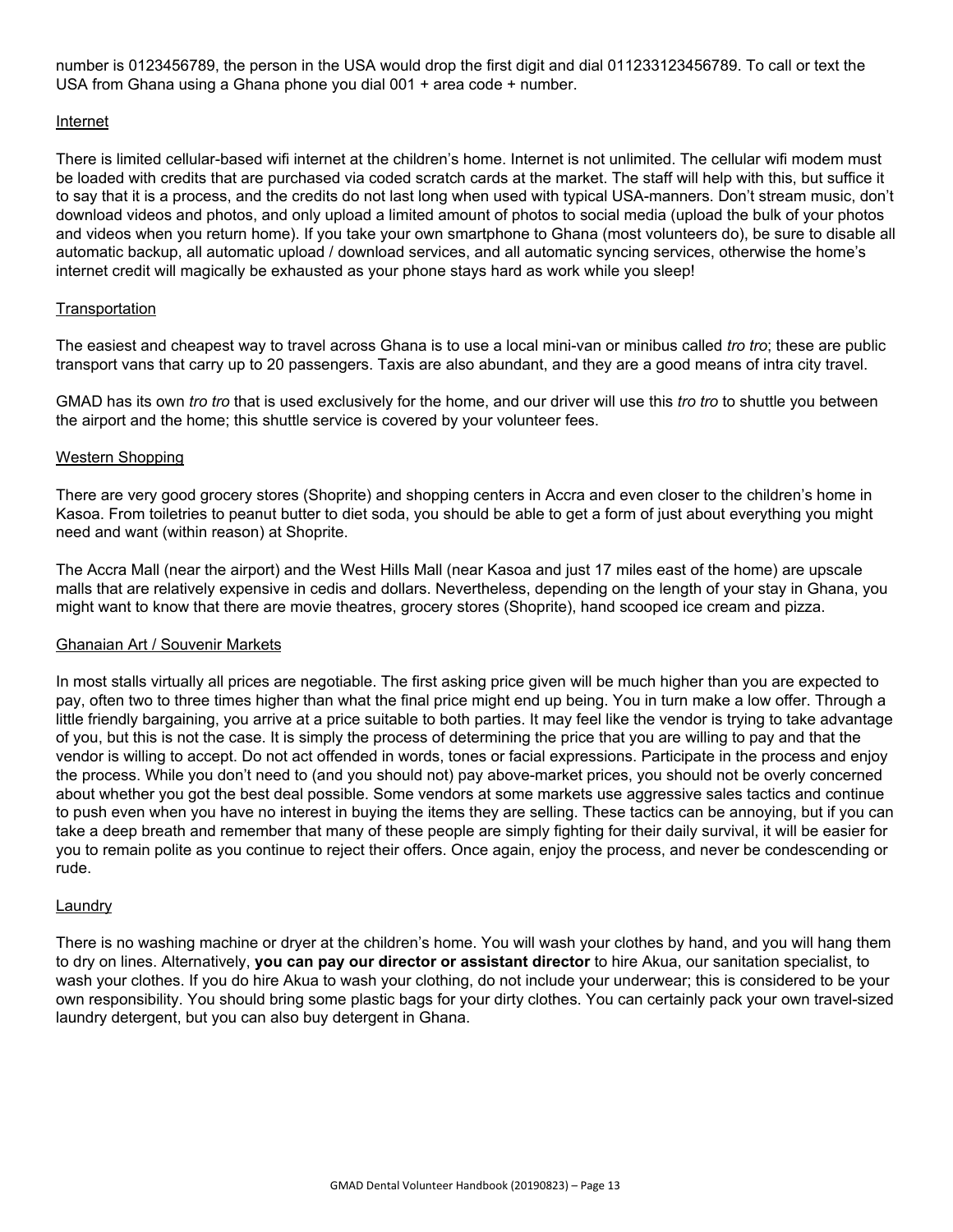#### **Jewelry**

Keep your jewelry simple and conservative. Do not take any jewelry that you would not want to lose. The work is often not conducive to wearing jewelry. Furthermore, the number one crime volunteers fall victim to is theft. Do not flaunt wealth, perceived or real.

#### Time

A watch is a good idea, but you will learn that in Ghana, *African Time* is very prevalent. African time means *when something happens, it happens*. A bus scheduled to leave at 10am may leave at 10am, or it may leave at 2pm for no apparent reason other than the driver was late. Ghanaians do not generally allow time to control their lives. Socializing and personal relationships are much more important.

*I am coming* is a common expression in Ghana. As you might expect, this expression might mean that the person is actually en route from his or her place to yours. However, as you might not expect, this expression might also mean that regardless of whether the person is en route or not, he or she will make it to you eventually, and that you should relax and not worry about the exact timing of his or her arrival.

#### Electricity: Ghana Wall Plugs and Adapters

The power outlets at the children's home are known as a British 3-pin rectangular blade plug (WA-7), and this is also by far the most common outlet throughout Ghana.



The standard electrical outlet in Ghana is 220-240 volts. The standard electrical outlet in the US is 110-120 volts. Before plugging anything in a Ghana outlet, be sure that whatever it is you are plugging in can handle up to 220-240 volts. If not, you may need a converter/transformer to step down the voltage. You should not need a converter/transformer for your phone and computer. The children's home has power strips that have built-in adapters (not converters) that look like the adapter below. However, you may want to pack and carry one of these with you so you can charge your phone during your travels outside the children's home.

#### Malaria

Take your anti-malarial drug exactly on schedule without missing doses. Take measures to prevent mosquito bites: use insect repellent on exposed skin, use flying insect spray in the room where you sleep, wear long pants and long-sleeved shirts, and sleep under a mosquito net.

#### Children and Smartphones

Make a lasting and sustainable impact by interacting with the children using **their resources**. In other words, teach, work and play with the children using the resources, tools and toys that they will have after you leave Ghana. In particular, **do not** entertain the children by letting them play with your smartphone, your tablet or your computer.

#### **Teaching**

There is a school onsite at the children's home called the GMAD Academy of Learning. Staff children, children from the community, and most of the children at the home attend the GMAD Academy. There are many opportunities to help our teachers, to tutor the children, and to help with adult literacy.

You do not need to be a certified or experienced teacher to make a difference.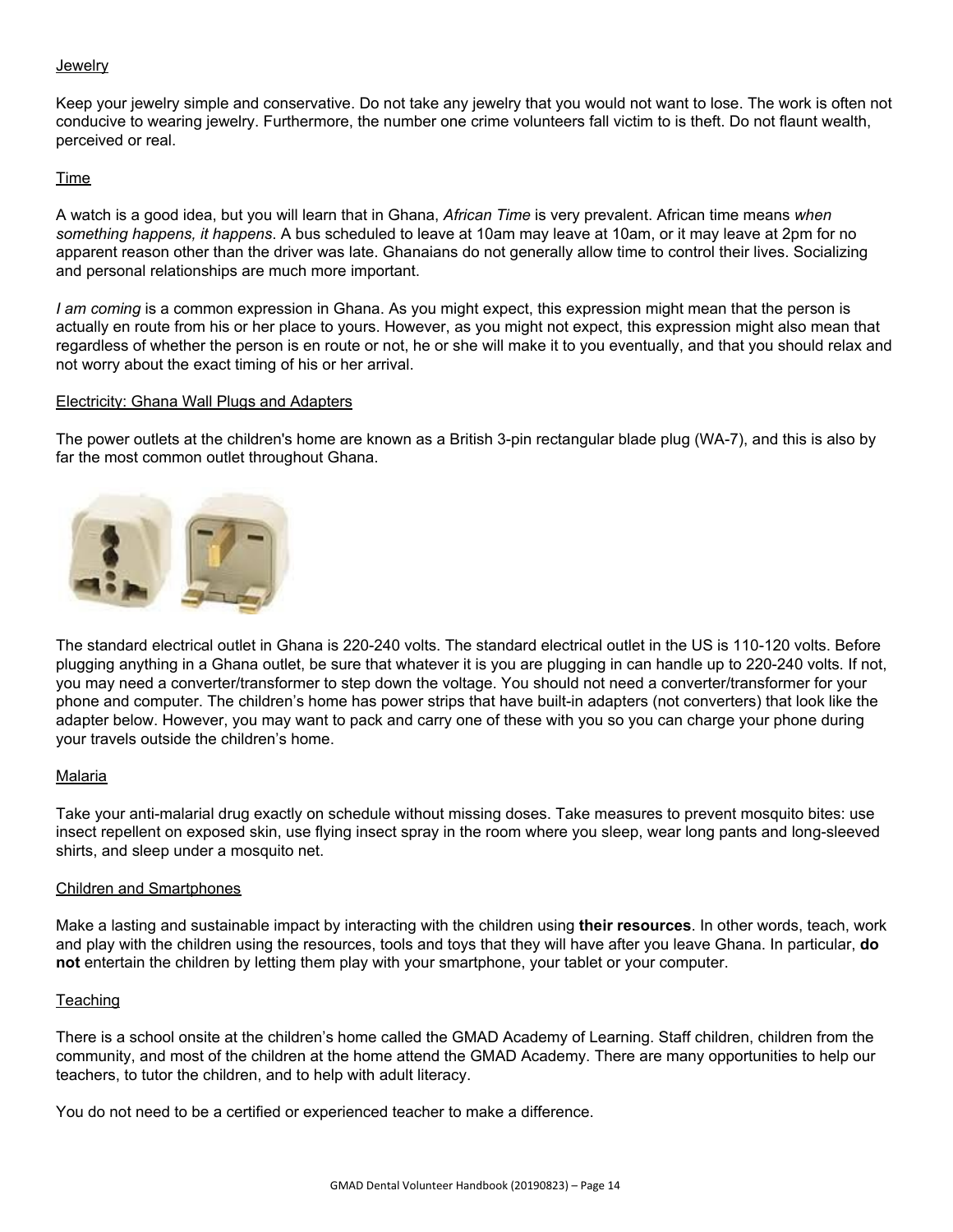Although Ghana is an English speaking country, many people cannot communicate effectively in English. This is a common phenomenon in both rural and urban areas of Ghana, hence there is always a need for formal and informal tutoring. You can stimulate the children's and staff's interest to study and speak proper English by teaching them with workbooks and worksheets, by reading with them, and simply by playing and socializing with them.

You can teach music, math, English, arts, etc., and while we have a growing set of educational tools at the home in Ghana, you are welcome to bring a small supply of resources that can assist you with teaching. Our space is limited and the children's needs are unique, so if you want to bring a large supply of educational materials, please be sure to contact us first.

Sports and games are also great ways for you to teach English and other important skills.

### Don't Give Money or Gifts

The staff of the children's home in Ghana are amazing. They will become your friends, and you will love them like family. Naturally, therefore, you will want to share with them, and they will want to share with you. And with these feelings, you may be tempted to give them gifts or financial assistance. Don't do it. It is not assistance. By Ghanaian standards, the workers at the home are paid more than a fair wage, with benefits that most people in Ghana do not enjoy. When you give them gifts or money, you distort expectations, you pervert fairness, and you encourage an attitude of entitlement. Furthermore, there is a very large cultural gap; what you may define to be trivial may be of great worth to them. This can create unexpected feelings and damage the relationship between you and the person, as well as among other workers. Also, please note that it is expressly against the employment policy of the home for the staff to (a) solicit gifts and money from volunteers and (b) to even accept unsolicited gifts and money from volunteers. When you offer gifts and money to the staff, you encourage them to compromise their integrity.

These same principles apply to the children at the home and the Ghana community.

If you see a specific need and want to help, please contact Ghana Make A Difference directly at [gmad@ghanamakeadifference.org](mailto:gmad@ghanamakeadifference.org) regarding your desire to help, and we will work together to help in the best way possible.

#### Culture and Etiquette

You are a guest in Ghana and it is important to keep in mind that the people, traditions, culture and general way of life are all different from your home country. Do not try to force your way of life upon the people you will be working and living with. Be open minded and embrace the Ghanaian culture and way of living. You may also be exposed to other cultures as you meet volunteers from different parts of the world; you should be ready to learn and respect these differences as well.

What follows are 26 basic guidelines of social conduct in Ghana. Ghanaians are very tolerant and forgiving, especially with foreigners, and will often not point out cultural mistakes. However, repeated errors and offenses will create an uncomfortable atmosphere with negative results. A little effort by you to to understand and respect Ghanaian culture will be greatly appreciated.

- 1. When you are eating and someone comes, offer them some food and ask them to join you by saying *you are invited*. When someone likewise invites you, you may decline respectfully or join as you wish. When served food, never refuse. Eat at least some. Make only favorable comments about food outside the home, and be careful of facial expressions.
- 2. Be appreciative and kind, but try to be upfront with the cooks regarding which entrees you like, if you need larger portions, or if the food is too spicy for you. The kitchen is not a restaurant that takes custom orders, but they welcome helpful feedback. In the past, some volunteers, not wanting to be offensive, have simply kept quiet about the food, saying *the food is fine* or *I'm just not hungry* today. AND THEN they turn around and text or call home saying *I'm starving!* or *the food is terrible*.
- 3. Greetings are important. Always greet and respond to greetings properly. When you pass a group of people, especially elderly, give them a greeting. Failing to greet is considered an insult, and it is not easily overlooked. Greetings are not seen as an interference or waste of time.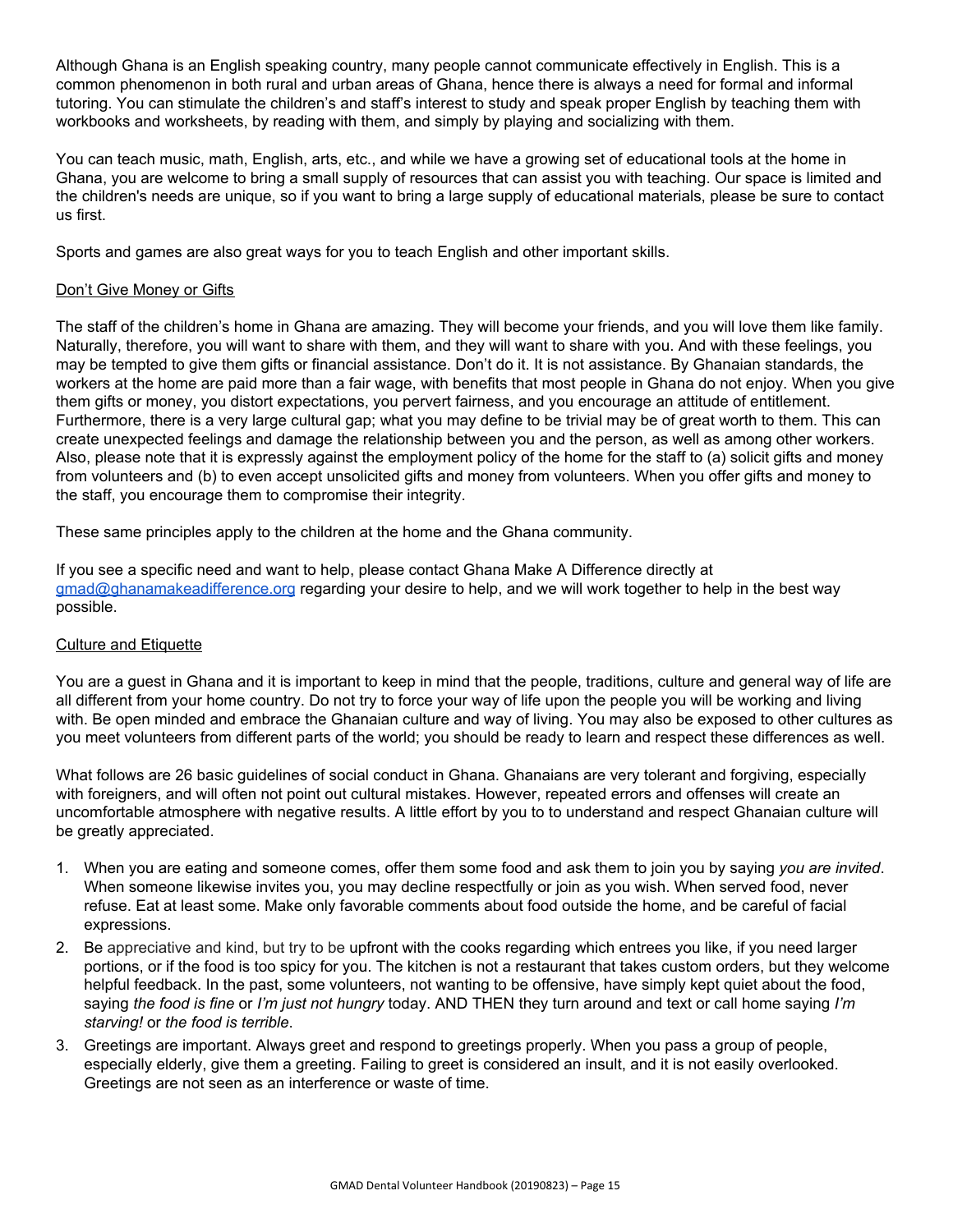- 4. Don't use your left hand when interacting with others. Don't waive with your left hand, don't pay for purchases with your left hand, don't receive change with your left hand, don't shake with your left hand, don't waive for a taxi with your left hand, and don't eat with your left hand. Your left hand is considered to be your *potty hand* (i.e., the hand you use to wipe with).
- 5. Be careful with humor and teasing. Ghanaians love to laugh and have fun, but humor does not always cross cultural boundaries. What is funny in one language may be insulting in another. Teasing can especially be misunderstood.
- 6. Do not compare people to animals (cute as a monkey, dirty as a pig, etc.).
- 7. What you may consider to be private matters may not be so private in Ghana. For example, your physical size or marital status may prove to be enticing topics of conversation. Be open and don't be overly sensitive to personal remarks made about you. Welcome such comments as an intimate expression of sincere interest in you.
- 8. Comments from Ghanaians like *you're so fat* are not meant to be an insult. This comment is simply an observation and even a compliment. Ghanaians see fatness as a sign of good living.
- 9. Be careful when taking photos. Ask permission and do not let your zeal for photos become a distraction or disturbance.
- 10. Be soft-spoken and careful in your choice of words. Avoid judgment words such as stupid and crazy. These words are particularly insulting because most Ghanaian interpret these words literally. Also, many words have varying degrees of meaning across different English speaking countries. Likewise, remember this same truth and don't be offended when certain unexpected terms are spoken to you.
- 11. The thumbs-up gesture is actually an insult in Ghana.
- 12. Do not shout or display loud, boisterous behavior. Shouting is frowned upon. When you are in public, go out of your way to exhibit a quiet and friendly attitude. To get a vendor's attention, people will *hiss* at each other instead of shouting. Do not hiss at your elders.
- 13. Dress modestly and neatly, and pay attention to grooming and neatness. Body piercings and tattoos are considered your personal markings and should be covered, both at the home and in public. Your grooming, modesty and neatness in dress is a strong reflection on your character and the character of GMAD. Men should not go without a shirt.
- 14. When in doubt, ask the director or assistant director what the most appropriate attire to wear is for an activity or event.
- 15. It is not polite to put your feet on furniture or sit in a way that shows the bottoms of your shoes or feet, especially when socializing with your superiors (e.g., the elderly, village chiefs and officials, government officials).
- 16. If someone washes your clothing, voluntarily or by hire, do not include your underwear; this is considered to be your own responsibility.
- 17. Religion and spirituality plays a major role in the life of most Ghanaians. Much of life is seen through a grid of spiritual values and realities. Most people enjoy discussing and sharing religious and spiritual beliefs.
- 18. Never make derogatory remarks about any religious, political or ethnic group or behavior.
- 19. While Americans may openly criticize their country, Ghanaians take criticisms of their country very personal.
- 20. Holding hands is a common expression of friendship, guidance and protection, and it is not necessarily an expression of intimacy: men with men, women with women, adults with children, men with women, and older men with younger women.
- 21. When handing someone something, actually hand it to them, don't toss it to them. Throwing something to someone is disrespectful.
- 22. Greet people from your right to your left, regardless of the age or gender or status of the people you are greeting. And always greet with your right hand.
- 23. When you are meeting with the chief or elders, remove your hat and keep your hands out of your pockets.
- 24. *Mah-mee, Pah-pah* and *Nah-nah* are terms of respect. Males over the age of 30 may be addressed as *pah-pah* while women of the same age may be called *mah-mee*. People over the age of 50 may be referred to as *nah-nah*.
- 25. Ghanaians call white people *obruni*, which literally means *someone from beyond the horizon*. This is not an insult.
- 26. Ghanaian culture is very hierarchical. Age, wealth, experience and position are very important.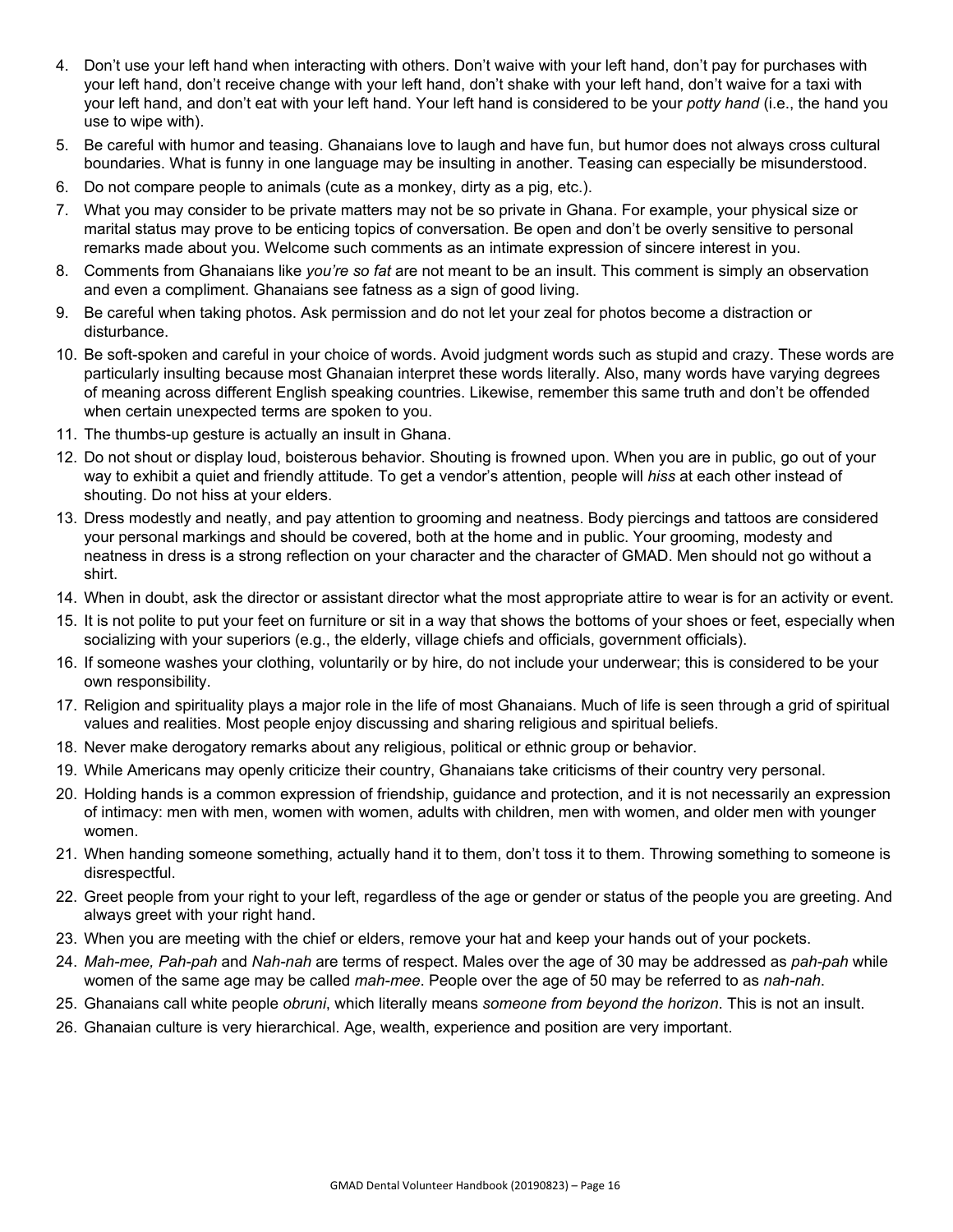# **VOLUNTEER SAFETY**

There are many risks associated with travelling abroad. To make sure you understand these risks, you are required to read the attached *Statistical Report of Crimes against Volunteers* published by the Peace Corps.

Here are some general safety tips.

- Do not wear much jewelry on the streets. Especially do not wear gold neck chains or items that would be appealing to would-be thieves.
- Handbags are always a temptation. However if you must carry one, keep it in front of you. A backpack is better.
- Be alert.
- Be cautious of street kids, beggars or crowds. Incidents of theft often occur when there are crowds and confusion to distract you.
- Always try to know where you are going before you attempt long journeys. Be especially careful at night.
- Use taxi drivers you know or those who are connected to your volunteer home or to places you have already been. Keep the cell phone number of trusted taxi drivers handy.
- Do not go on excursions alone. Go with other volunteers, day or night. Even when in groups, don't stray far away, and don't walk alone along dark or empty streets. If possible, after dark use door-to-door transportation.
- Tourist areas can be high risk areas for pickpockets and thieves. Leave your valuables in a secure place that the children's home.
- For traffic safety, stop, look and listen A LOT. Most likely, the traffic rules in Ghana are very different from the rules in your home country.
- Do not accept drinks from strangers, and always keep an eye on your drinks when you are out socializing.

Ghana is a relatively safe country (see the attached *Statistical Report of Crimes against Volunteer* published by the Peace Corps). Nevertheless, keep your valuables safe in the children's home or on your person where you can feel them at all times. Always remember that while Ghanaians are generally a very friendly people, you are far richer than most, making you a tempting target for pickpockets, thieves and generally honest people who may be in a desperate position. Most tourists in Ghana never experience any trouble, and as long as you stay alert and use common sense, you should not have any problems.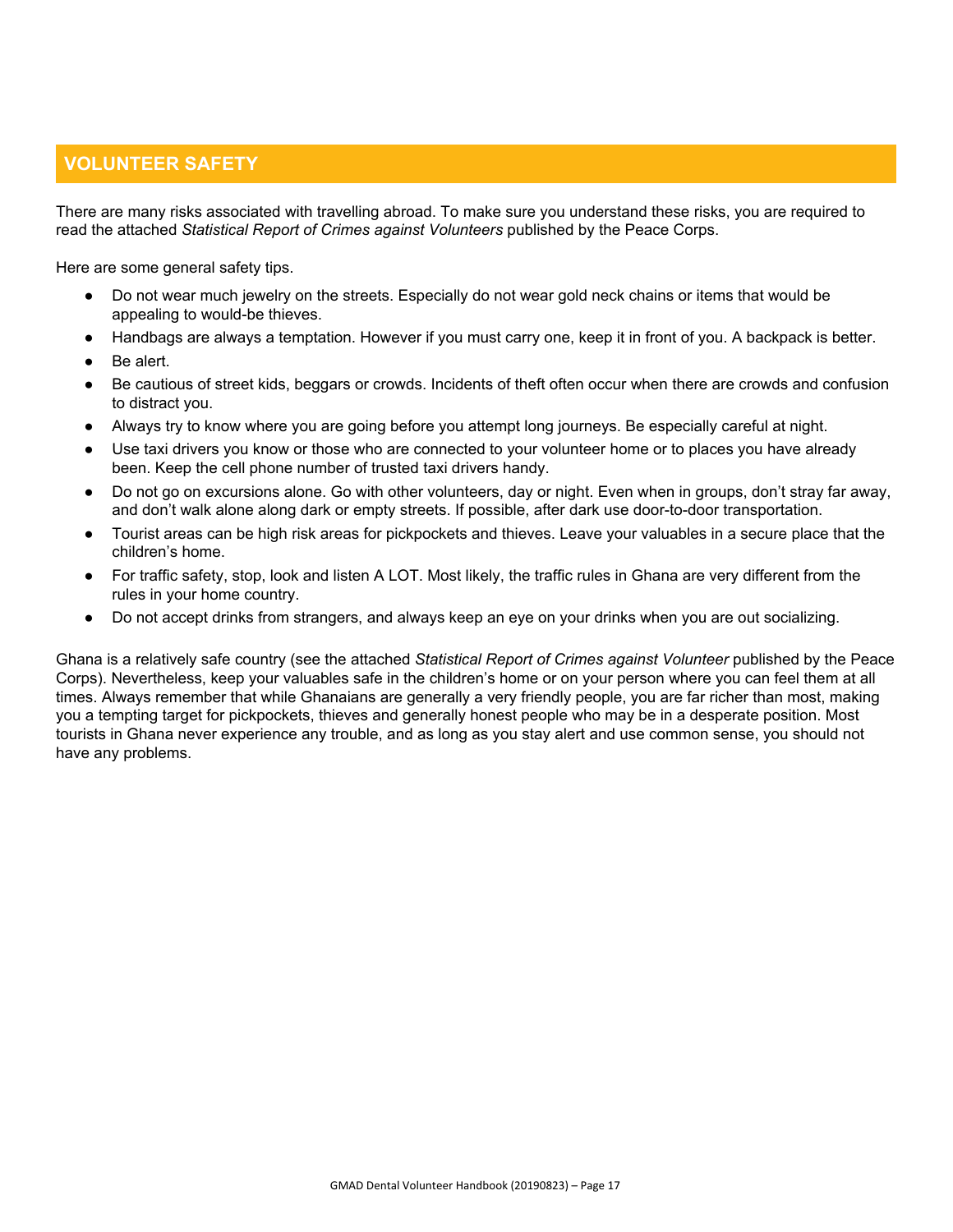# **GETTING THE MOST FROM YOUR VOLUNTEER EXPERIENCE**

There are different ways to look at volunteering abroad. We recommend that you view it as a win-win situation, a mutually rewarding and positive arrangement. Give yourself wholly to the work, but don't forget that the Ghanaians have much to teach and give to you.

Whether you are volunteering to take a break, to change directions, or to give something back, the more you give of yourself, the more you will enjoy your trip.

Volunteering is an extremely rewarding and challenging way to travel and see the world. Whether you are volunteering for 2 weeks or 3 months, you will experience elation, disappointment, sadness, helplessness, joy, satisfaction and love. Most of our past volunteers, both young and old, rate their volunteer experience in Ghana as a major highlight in their life.

You reap what you sow. Do what you can whenever you can. Do not weary in doing good, no matter how trivial your good actions may seem to be. Here are a few investments ideas from past volunteers that will help you get the most out of your volunteer experience.

### **BEFORE**

- Take time to prepare
- Clarify your motives
- Set goals
- Make commitments

### **DURING**

- Work hard
- Take advantage of every day
- Look for things to do
- Don't complain
- Be flexible and open minded
- Give and teach
- Receive and learn
- Ponder and meditate
- $\bullet$  Keep a diary / journal
- Interact with others

### **AFTER**

- Stay involved
- Stay connected
- Set goals
- Make commitments
- Read your diary / journal
- Ponder and meditate

### How are you *Ghana Make A Difference*?

The answer to this question is entirely up to you. One thing to remember before you go is that volunteering is never easy. You will have difficult moments and days that make you question your effectiveness. Making the most of the time you have is a key ingredient to being a good volunteer. To be an effective volunteer, you must have self-direction, be able to show initiative, have patience, and most importantly be self-motivated. While you may not *change the world* you can absolutely make a difference in the world.

As you work and serve each day, remember the story of the starfish.

Two men were walking toward each other on an otherwise deserted beach. One man was in his early 20s, the other obviously much older. The smooth damp sand was littered with starfish, washed onto the land during high tide. Thousands of starfish were doomed to die in the warm morning sun. The younger man watched the older man pick up starfish one at a time and toss them back into the ocean, giving them a chance to survive. The young man thought, "Why *is he doing that? How foolish. He can't save all those starfish."*

As they came near one another, the younger one felt compelled to point out to the older man the futility of his actions. "You know," he said, "you can't save all of these starfish. They're going to die here on the sand. What you are doing isn't really going to make a difference." The older man studied the young man for a moment. Then he bent down, picked up a starfish and tossed it into the water. He smiled at the young man and said, "It made a difference to that one." Then he *walked on, picking up starfish and tossing them back into the sea.*

Finally, the best way to memorialize your volunteer experience is to stay involved. Whether you sponsor a child's education, fundraise for a project you worked on, or create a local GMAD club in your hometown, we hope you will choose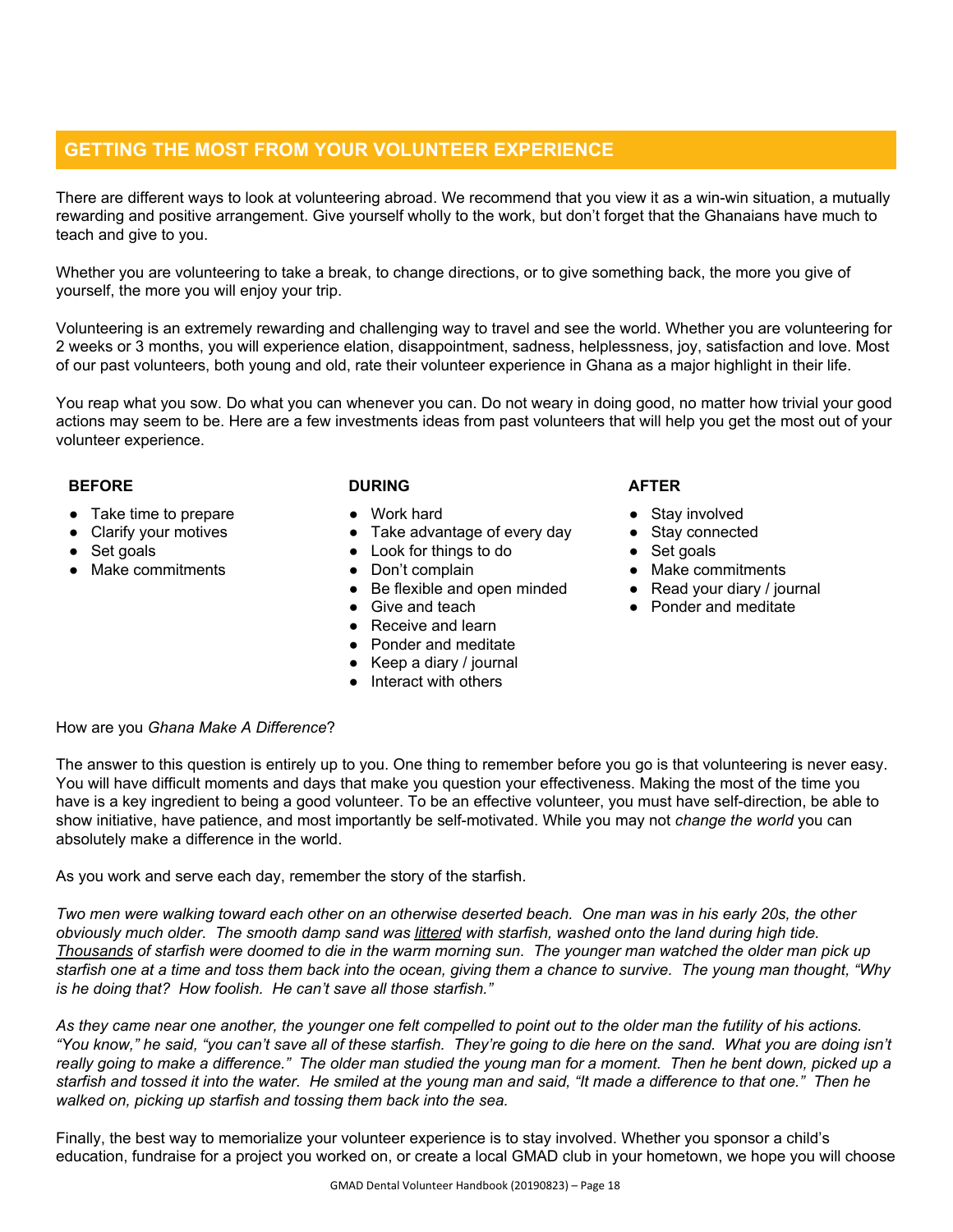# **HEALTH**

There are many health and disease risks associated with traveling to Ghana. To make sure you understand these risks, you are required to read the attached "Health Information for Travelers to Ghana" published by the U.S. Centers for Disease Control and Prevention. The children's home in Ghana is not able to cater to your specific health needs.

Visit with a travel medicine doctor/nurse 4-6 weeks before traveling to Ghana for any necessary vaccinations and a prescription for an antimalarial drug. There are several antimalarial drugs on the market, and some affect people quite differently, and each has its own benefits and drawbacks. Whichever medication you choose, it is essential that you use it correctly.

We recommend that you consult with your travel doctor about a prescription for travelers diarrhea.

Yellow Fever immunization is **legally required**. You must have proof of this immunization to enter Ghana.

Other generally recommended immunizations include:

- Polio
- **Hepatitis A**
- Diphtheria/Tetanus
- Typhoid
- **Hepatitis B**
- Tuberculosis (when epidemic)
- Cholera (when epidemic)

Malaria is very common in Africa. Humans get malaria from the bite of a malaria-infected mosquito. Symptoms of malaria include fever and other flu-like symptoms including shaking chills, headache, muscle aches, and tiredness. Nausea, vomiting and diarrhea may also occur. If not promptly treated, malaria has the potential to cause kidney failure, seizures, mental confusion, coma, and death. Malaria can be cured with prescription drugs. The type of drugs and length of treatment depend on which kind of malaria is diagnosed, where the patient was infected, the age of the patient, and how severely ill the patient was at the start of treatment.

As noted in the attached "Health Information for Travelers to Ghana" published by the U.S. Centers for Disease Control and Prevention, other diseases carried by insects in West Africa include Dengue, filariasis, leishmaniasis, and onchocerciasis (river blindness). Protecting yourself against insect bites will help to prevent these diseases.

Schistosomiasis, a parasitic infection, can be contracted in fresh water in West Africa. You should not swim in freshwater.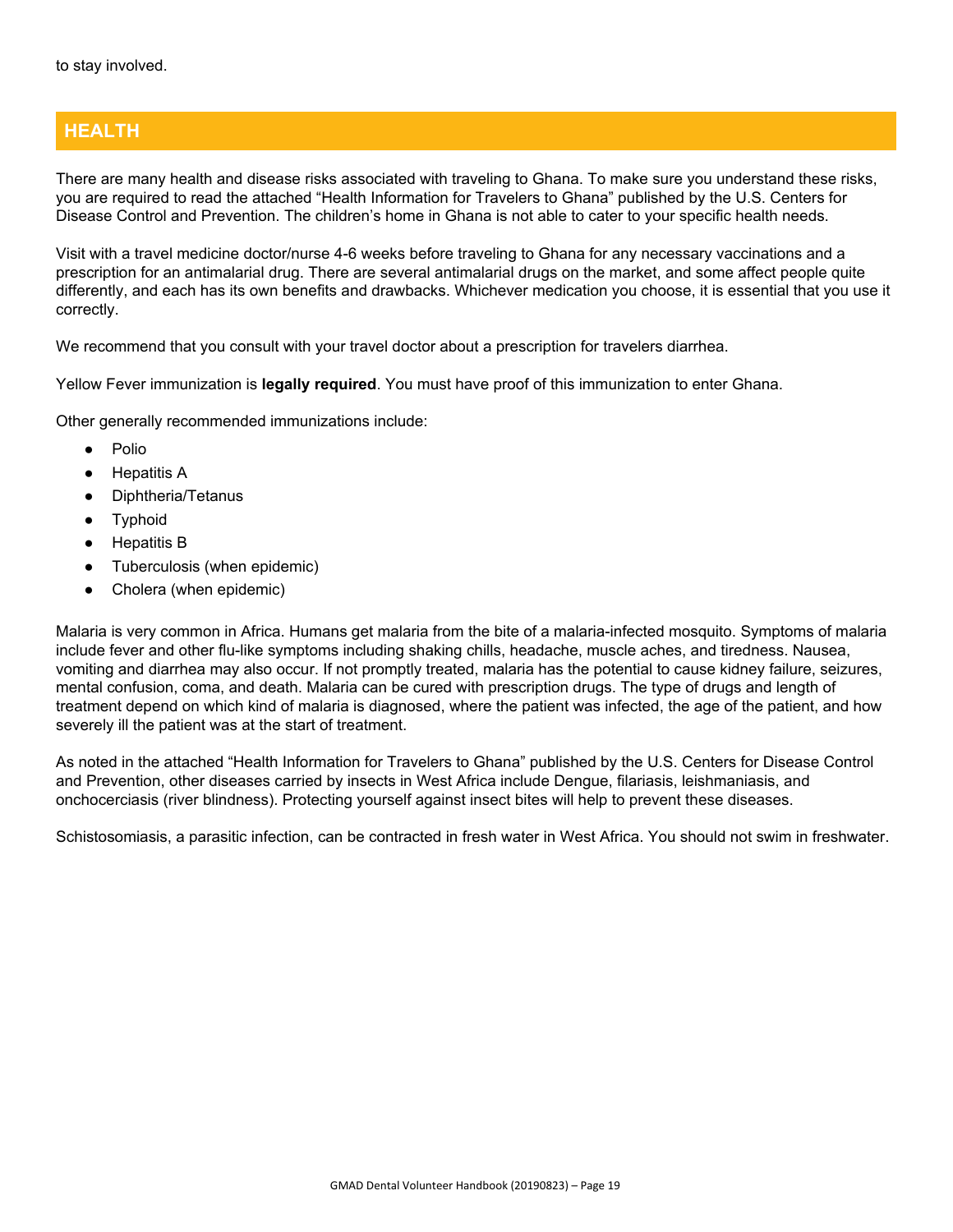# **GETTING TO KNOW GHANA**

The Republic of Ghana is a West African country lying on the Gulf of Guinea. Ghana was formed from the merger of the British colony of the Gold Coast and the Togoland trust territory, and in 1957 it became the first sub-Saharan country in colonial Africa to gain its independence. Ghana is named after the medieval West African kingdom of the same name, but whose location was actually further north than the modern country.

Ethnically, Ghana is divided into small groups speaking more than 50 languages and dialects. Among the more significant linguistic groups are

- the Akans, which include the Fantis along the coast and the Ashantis in the forest region north of the coast,
- the Guans, on the plains of the Volta River,
- the Ga- and Ewe-speaking peoples of the south and southeast, and
- the Mossi-Dagomba-speaking tribes of the northern and upper regions.

English is the official language of Ghana, but it is still a second language for most Ghanaians.

Nana Akufo-Addo is the current president of Ghana (elected December 2016). The next presidential election will be held in 2020.

Ghana is 238,533 square kilometers (92,098 square miles) with a total border of 2,959 kilometers (1,839 miles), 539 kilometers (335 miles) of which is coastline along the Gulf of Guinea. Ghana is similar in size to Oregon and the United Kingdom.

Ghana is bordered by Burkina Faso to the north, Côte d'Ivoire (Ivory Coast) to the west, Togo to the east, and the Gulf of Guinea to the south.

At 8,503 square kilometers (3,283 square miles), Lake Volta is the world's largest man-made lake (by surface area) and represents 3.6% of Ghana's surface area.

Ghana's highest point is Mount Afadjato at 885 meters (2,903 feet).

Ghana consists of 10 political states called *regions*: Ashanti, Brong-Ahafo, Central, Eastern, Greater Accra, Northern, Upper East, Upper West, Volta, and Western.

The children's home  $(\mathbf{m})$  is located in the Central Region, 50 kilometers (31 miles) west of Accra. Depending on traffic, it takes 1-2 hours to drive from the airport to the children's home.

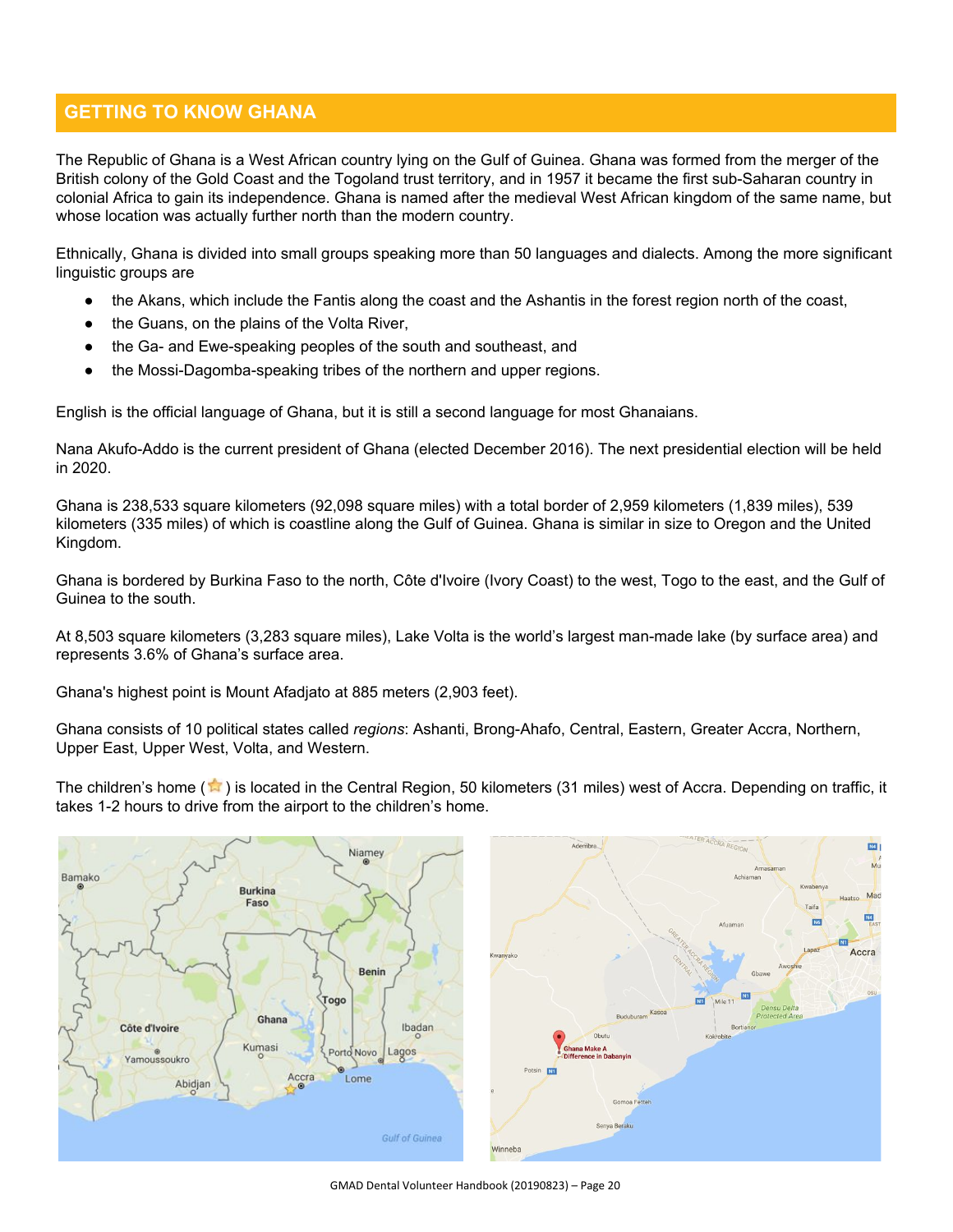Ghana's natural resources include gold, timber, industrial diamonds, bauxite, manganese, fish, rubber, hydropower, petroleum, silver, salt, and limestone.

Agricultural land represents 69% of Ghana and forest land covers 21%.

Agriculture products include cocoa, rice, cassava, peanuts, corn, shea nuts, bananas and timber.

Industries include mining, lumbering, light manufacturing, aluminum smelting, food processing, cement, small commercial ship building and petroleum.

Accra is the capital of Ghana with a population of approximately 2.5 million (approximately 4 million in the Greater Accra metropolitan area).

The population of Ghana is approximately 27 million.

71% of the population is Christian and 18% are Muslim.

57% of the population is under the age of 25.

25% of the total population (50% of the rural population) is without electricity.

Ghana has a tropical climate. It is warm and comparatively dry along southeast coast, hot and humid in southwest, and hot and dry in north.

Although temperatures do vary with season and elevation, as the following chart shows, the temperature remains relatively steady all year round. May and June represent the peak of rainy season, and July and August are the coolest months of the year.

|                                      |        |                |        | <b>Climate data for Ghana</b> |        |       |        |        |            |        |       |            |
|--------------------------------------|--------|----------------|--------|-------------------------------|--------|-------|--------|--------|------------|--------|-------|------------|
| <b>Month</b>                         | Jan    | Feb            | Mar    | Apr                           | May    | Jun   | Jul    | Aug    | <b>Sep</b> | Oct    | Nov   | <b>Dec</b> |
| Record high °C (°F)                  | 31     | 32             | 32     | 32                            | 32     | 29    | 27     | 27     | 29         | 30     | 31    | 31         |
|                                      | (88)   | (90)           | (90)   | (90)                          | (90)   | (84)  | (81)   | (81)   | (84)       | (86)   | (88)  | (88)       |
| Average high °C (°F)                 | 27.5   | 27.5           | 28     | 28                            | 27     | 26    | 25     | 24     | 26         | 26     | 27    | 27         |
|                                      | (81.5) | (81.5)         | (82)   | (82)                          | (81)   | (79)  | (77)   | (75)   | (79)       | (79)   | (81)  | (81)       |
| Average low °C (°F)                  | 23     | 23             | 24     | 24                            | 23     | 23    | 22     | 21     | 22         | 22     | 23    | 23         |
|                                      | (73)   | (73)           | (75)   | (75)                          | (73)   | (73)  | (72)   | (70)   | (72)       | (72)   | (73)  | (73)       |
| Record low °C (°F)                   | 15     | 17             | 20     | 19                            | 21     | 20    | 19     | 18     | 20         | 19     | 21    | 17         |
|                                      | (59)   | (63)           | (68)   | (66)                          | (70)   | (68)  | (66)   | (64)   | (68)       | (66)   | (70)  | (63)       |
| Average rainfall mm (inches)         | 16     | 37             | 73     | 82                            | 145    | 193   | 49     | 16     | 40         | 80     | 38    | 18         |
|                                      | (0.63) | (1.46)         | (2.87) | (3.23)                        | (5.71) | (7.6) | (1.93) | (0.63) | (1.57)     | (3.15) | (1.5) | (0.71)     |
| Average rainy days                   | 2      | $\overline{2}$ | 5      | 7                             | 11     | 14    |        | 6      | 8          | 9      | 4     | 2          |
| <b>Average relative humidity (%)</b> | 79     | 77             | 77     | 80                            | 82     | 85    | 85     | 83     | 82         | 83     | 80    | 79         |
| <b>Mean monthly sunshine hours</b>   | 214    | 204            | 223    | 213                           | 211    | 144   | 142    | 155    | 171        | 220    | 240   | 235        |

The *Harmattan*, a dry and dusty desert wind, blows from the Sahara Desert over Ghana and into the Gulf of Guinea between December and March, lowering the humidity.

#### Public Holidays

- New Year's Day = Jan 1
- $\bullet$  Independence Day = Mar 6
- Good Friday = varies
- Easter Monday = varies
- $\bullet$  Labour Day = May 1
- $\bullet$  Africa Day = May 25
- $\bullet$  Republic Day = Jul 1
- Eid al Fitr (End of Ramadan) = Sep 20-21
- National Farmers' Day = Dec 4
- Eid al Adha (Feast of the Sacrifice) = Nov 27-28
- $\bullet$  Christmas = Dec 25-26
- $\bullet$  Revolution Day = Dec 31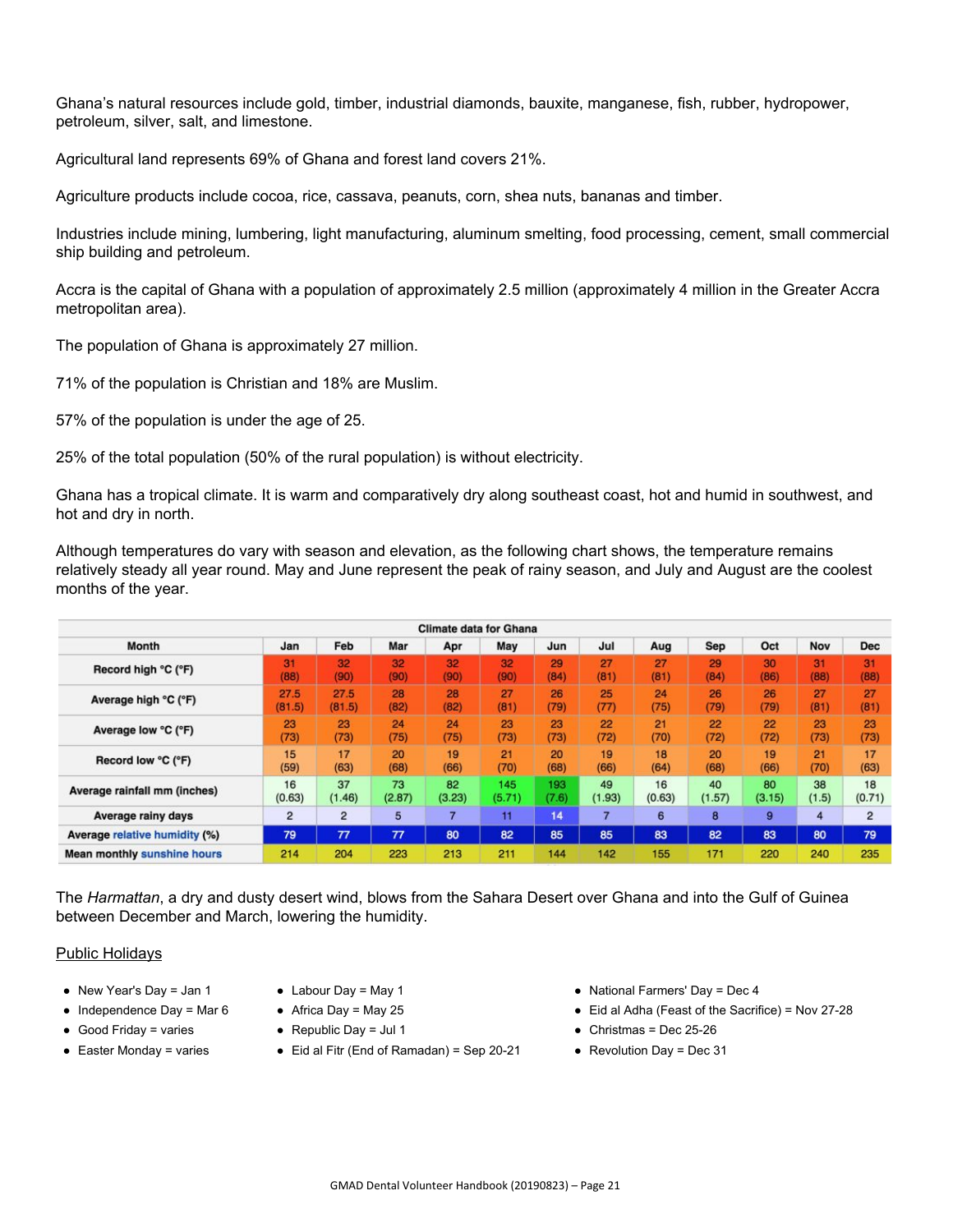## Time Zone

Ghana uses Greenwich Mean Time (GMT) all year. Ghana does not observe Daylight Savings. Ghana is

- 7-8 hours ahead of Pacific Time
- 6-7 hours ahead of Mountain Time
- 5-6 hours ahead of Central Time
- 4-5 hours ahead of Eastern Time

# **EXTRA LEARNING**

Books to Read about Ghana:

- Road to Ghana Alfred Hutchinson
- Ghana: Understanding the People and Their Culture John Kuada and Yao Chachah
- Greetings from Ghana: An Englishman's Adventure's from the City of Accra M.J. Poynter
- This History of Ghana Roger S Gocking
- Cocoa and Chaos in Ghana Gwendolyn Mikell
- The State of Africa: A History of Fifty Years of Independence Martin Meredith
- People of the Zongo: The Transformation of Ethnic Identities in Ghana Enid Schildkrout
- Lonely Planet Ghana

Internet Sites about Ghana

- Ghana Tourism Website www.touringghana.com
- United Nations Ghana Site www.un.int/ghana
- Ghana Website Directory www.ghanaweb.com
- Ghana Radio Stations Online radiostationworld.com/locations/Ghana/radio\_websites.asp
- Ghana Modern News Page www.modernghana.com/ghanahome
- Ghana Social Lounge www.ghanalounge.com
- Lonely Planet www.lonelyplanet.com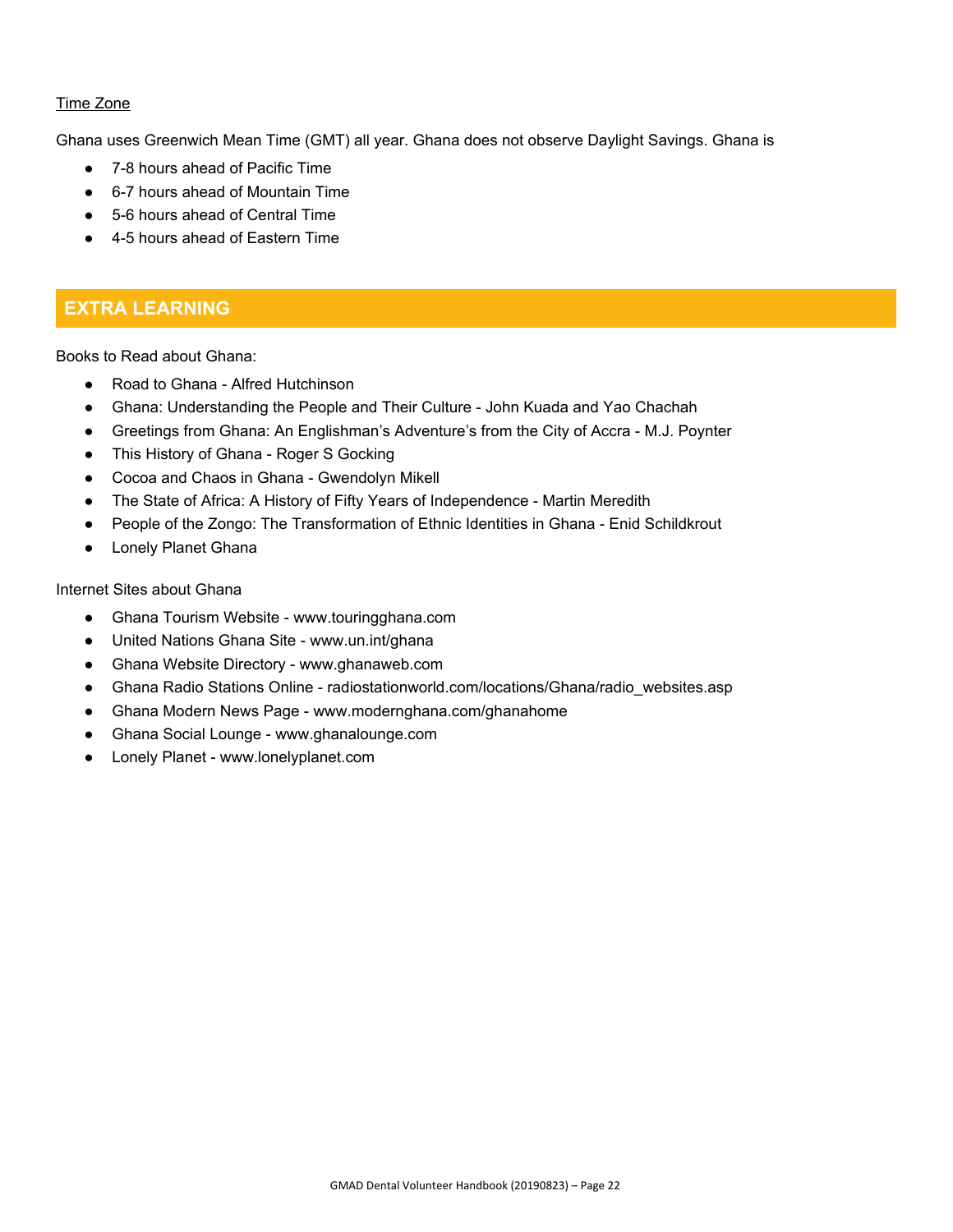# **TWI LANGUAGE**

The official language of Ghana is English, but the truth is, English is a second language there. There are 9 native languages *sponsored* by the government, with the main one being Akan. Akan has two major dialects: Twi and Fante. These two dialects are so widely spoken that they are often given the status of separate languages. As the country's official language, English is the language used in government and business affairs. It is also the standard language used for educational instruction.

English is very common and you will very rarely (even in the remotest parts of Ghana) not be able to find someone who can speak English, however the local people appreciate it if you make an attempt to speak the local language. While there are many languages and dialects in Ghana, Twi is commonly spoken and understood. A great website to visit and use as a resource for learning Twi before you leave is *[http://www.twimadeeasy.com.](http://www.twimadeeasy.com/)*

#### Common Twi Words and Phrases

- Meh daasay  $=$  Thanks
- Akwaaba = Welcome!
- Ete sen = How are you?
- Eh ye =  $\lim$  fine.
- Na wo so  $eh = And you$ , how are you?
- Wo din day sen  $=$  What is your name?
- Meh din day John  $=$  My name is John
- Meh re ko Legon  $=$  I'm going to Legon
- Wo bay jay sen = What is the fare (for the taxi)?
- Meh paa cho, te so = Please, reduce it (the fare)
- te so bio kakra = reduce it again a little

#### Yoo, Yenko = Alright, let's go.

#### Way sen  $=$  This is how much?

- Meh pay ankaa = I would like an orange
- Obruni = Foreigner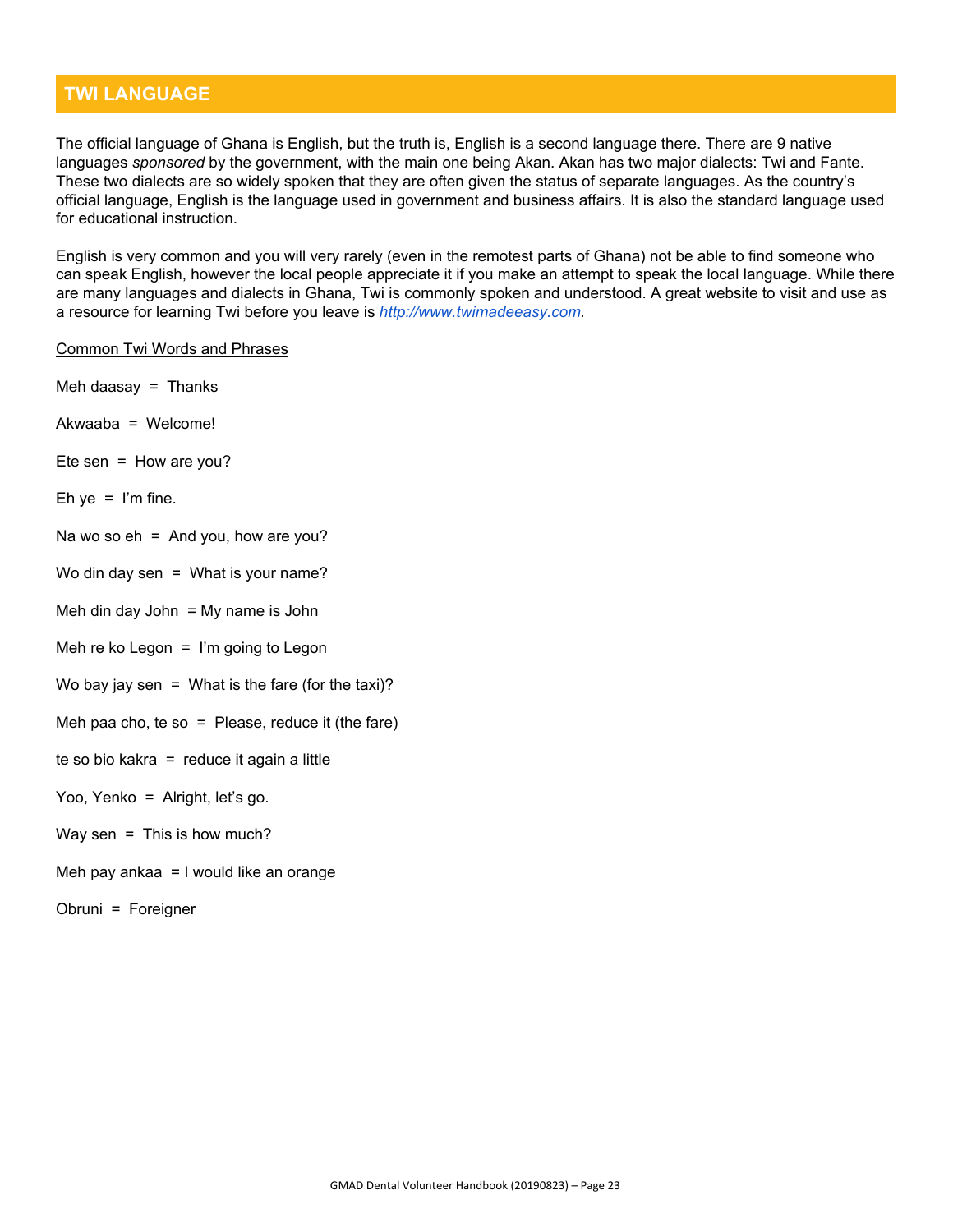

# **VOLUNTEER TERMS AND CONDITIONS**

Read, initial (three places) and sign. Then send this page and the next three pages to GMAD.

by email: [angie@ghanamakeadifference.org](mailto:angie@ghanamakeadifference.org)

or by mail: Angie Stephenson 9319 W. Hillsgate Drive Star, ID 83669

By signing this document below, you acknowledge that you agree to the following terms and conditions.

You understand that Ghana Make A Difference, Inc. (the US entity) does not have any operations or employees in Ghana. In Ghana, you will be volunteering for and lodging at a separate organization (also called Ghana Make A Difference) which (1) is a Ghana organization operating under Ghana law, (2) is operated by Ghanaian workers, and (3) is located in Gomoa Dabanyin, Central Region in Ghana.

#### Criminal Charges or Convictions

Given that you will volunteer for and reside at a children's home in Ghana, we cannot accept you as a volunteer if you have ever been convicted of any crime involving sexual abuse, sexual molestation or sexual misconduct. Similarly, we cannot accept you as a volunteer if you have ever been named in any lawsuit or charged with any crime involving sexual abuse, sexual molestation or sexual misconduct.

**INITIAL HERE** to affirm that you have never been named, charged or convicted of sexual misconduct as explained above.

#### **Travel**

 $\mathcal{L}=\mathcal{L}$ 

It is your responsibility to carry all necessary documents when traveling abroad. GMAD is not responsible for any supporting documents necessary for your travel needs or other purposes.

#### **Insurance**

GMAD does not provide you with insurance of any kind. Travel insurance is **mandatory**, and you must purchase this prior to departing on your trip. You are solely responsible for evaluating and determining the type, extent and levels of any insurance coverage you need or desire for your planned volunteer travel period. However, any travel insurance you select **must cover** your entire travel period and **must include** health and emergency medical evacuation coverage.

#### Refund Policy

All fees paid to GMAD as a part of the Ghana volunteer program are deemed to be charitable contributions, and GMAD is, therefore, unable to provide a refund of any fees.

Registration fees and program fees are not transferable to other persons.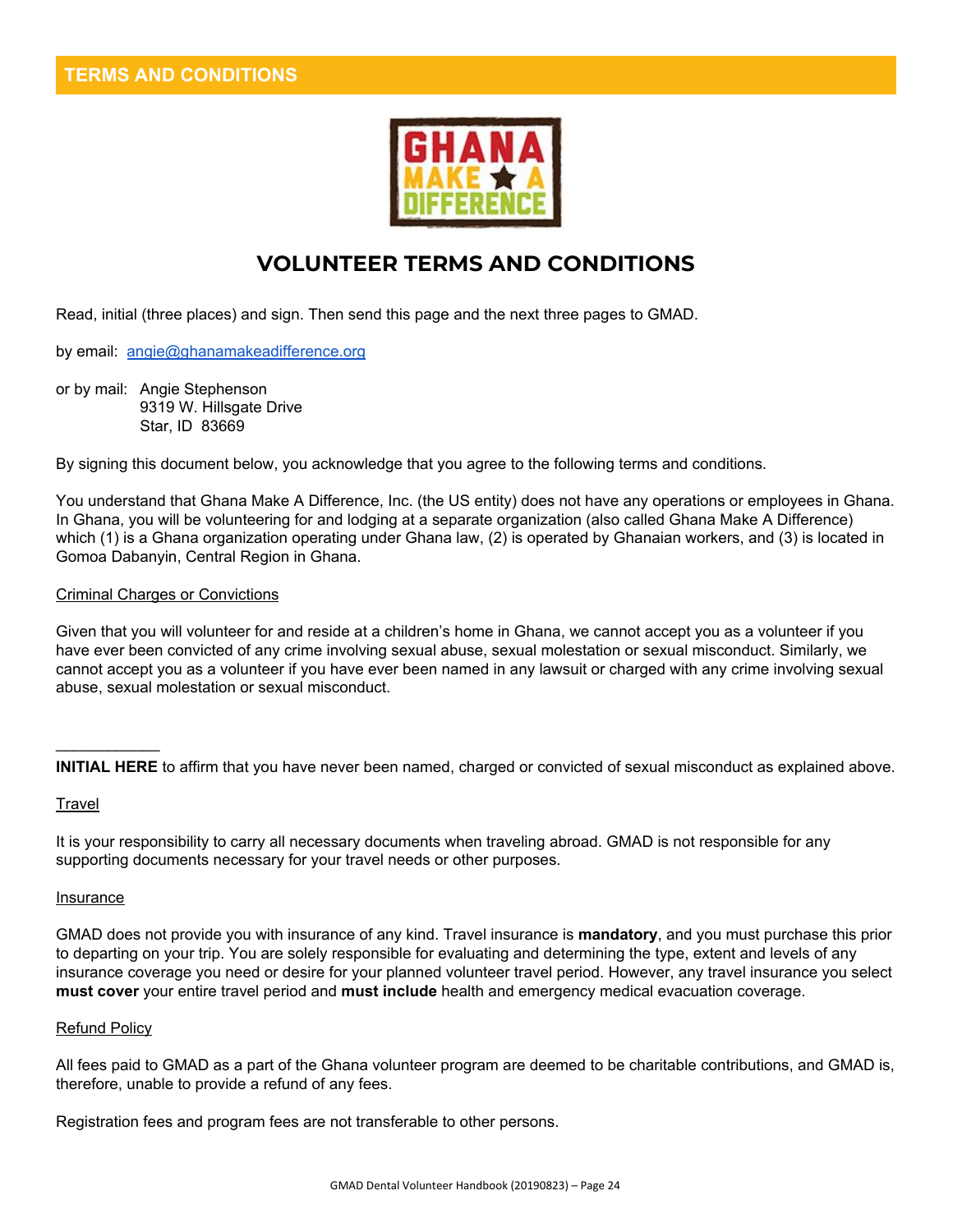### Personal Risks

Personal risks are numerous and include such things as disease, sickness, sexual assault, physical assault, threats, property crimes, and death. To understand the risks you are assuming as a volunteer in Ghana, **you agree to read** the following two attached publications: (1) "Statistical Report of Crimes against Volunteers" published by the Peace Corps and (2) "Health Information for Travelers to Ghana" published by the U.S. Centers for Disease Control and Prevention. Furthermore, **you acknowledge and accept the responsibilities and risks** associated with your agreement to travel to, temporarily live in, and provide volunteer services in Ghana. Once again, this travel and volunteer work can be hazardous and involves a certain degree of risk, and includes inherently dangerous activities and personal perils to you, both foreseen and unforeseen, all of which are fully accepted by and solely assumed by you, the volunteer.

Therefore, Ghana Make A Difference, Inc., including any and all of its officers, directors, and volunteers, as well as its host country partner organizations and individuals (collectively "GMAD") are not liable, to the maximum extent of the law, for any loss or harm you may suffer, including but not limited to loss caused directly or indirectly by:

- **Sexual Assault**
- Physical Assault
- Personal injury ● Emotional injury

● Illness or disease

● Death

Damage to or loss of property

● Hostage situations

- 
- War or terrorism.
- **Threats Property Crimes**
- $\mathcal{L}=\mathcal{L}$

**INITIAL HERE** to acknowledge your agreement to the foregoing Personal Risks

#### Indemnity

You agree to indemnify, defend and hold harmless, GMAD and any and all of GMAD's officers and directors, volunteers, as well as GMAD's host country partner organizations and individuals against any and all liability arising from the foregoing described Personal Risks or which you the Volunteer incurs arising directly or indirectly out of, or in connection (in any way) with your participation as a volunteer in GMAD activities, including your travel to and from, living in and providing volunteer services in Ghana.

**INITIAL HERE** to acknowledge your agreement to the foregoing Indemnity

#### Code of Conduct

 $\mathcal{L}=\mathcal{L}$ 

As a GMAD volunteer, you agree to abide by the code of conduct (as presented in your volunteer application and as outlined below) at all times and in all places throughout the entire period of your volunteer experience.

- - No alcohol\* **•** No tobacco\* **•** No marijuana\*
		-
- 
- No profanity No vulgar language
- 
- No illegal drugs\* No pornography\* No prescription drugs without a prescription\*
- \* You understand that if you violate any of these details of the volunteer code of conduct you will be removed from the volunteer program and asked to immediately leave the children's home in Ghana, and that you will bear the financial burden associated with such removal, including but not limited to hotel costs, transportation costs, and itinerary change fees.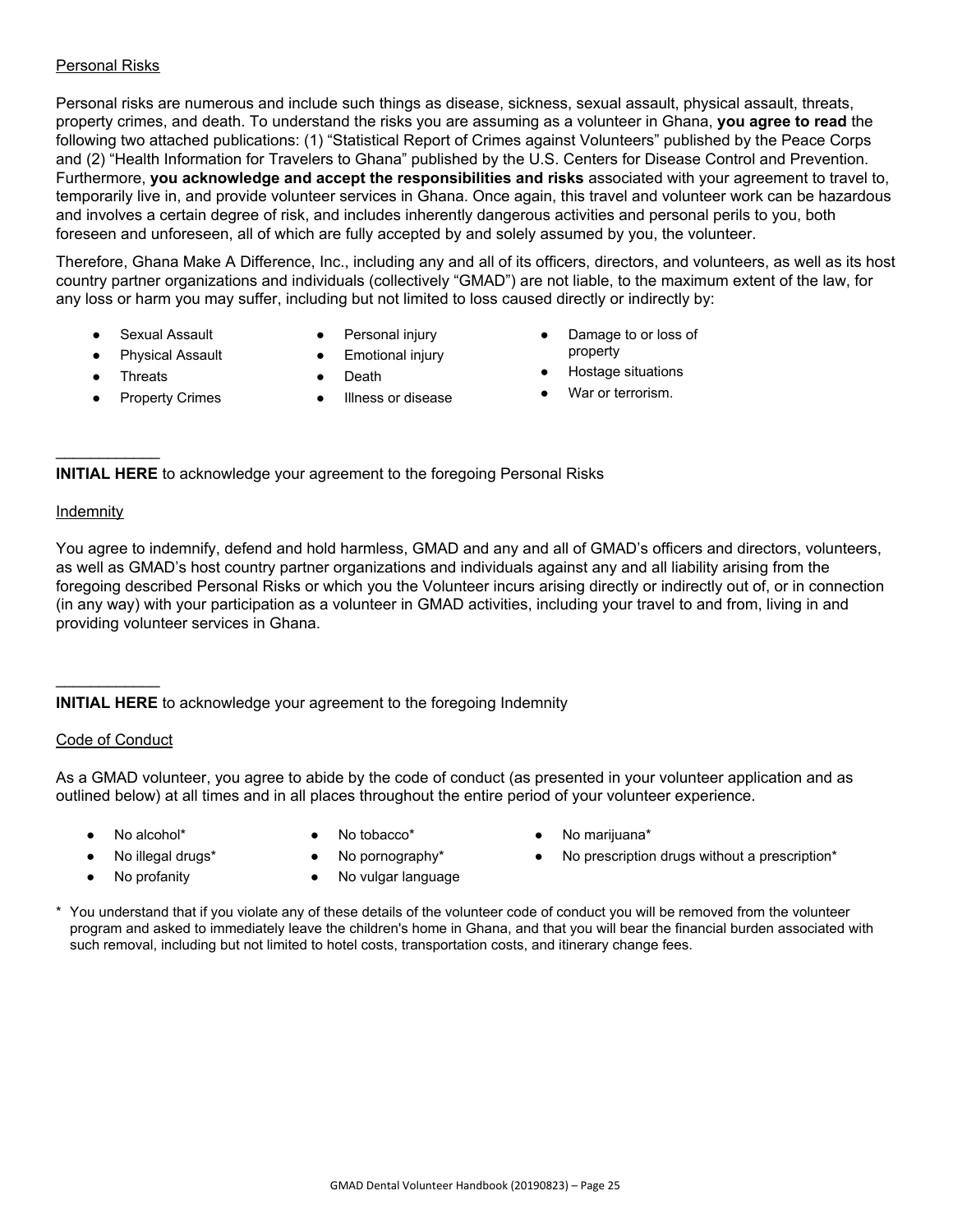#### Ghana Staff of the Children's Home

As already indicated in your application, you understand and agree to the following:

- You understand that the Ghana children's home staff are not allowed to accept gifts and money from volunteers.
- You will not give gifts or money to the staff, children at the home, or the Ghana community.
- If you want to help with a specific need at the home or in the community, you agree to provide such help via GMAD by contacting GMAD directly.
- You understand that as a volunteer, you are not expected to give any token gifts to the Ghana staff, BUT if you choose to give a gift of appreciation: (a) you will limit your gift to a small token, (b) whenever possible you will give equally to all staff members and coordinate this gift giving with the director of the children's home, and (c) if you do not give equally to all staff members, you will be sensitive to the situation and you will be discreet in your giving.

#### Photos, Emails and Social Media Posts

For promotional / marketing purposes, do you grant GMAD the right to use your communication (e.g., emails, texts messages and social media posts) and your images (e.g., photos and videos) relating to your experience as a GMAD volunteer?

□ Yes □ No

#### Luggage and GMAD Supplies

When traveling to Ghana, airlines typically allow you to travel with two 50-pound pieces of checked luggage in addition to your carry-on luggage. Are you willing to use at least one of your allowed pieces of checked luggage to transport supplies for the Ghana children's home?

 $\Box$  Yes  $\Box$  No

If yes, GMAD will pack a 50-pound piece of luggage with supplies and work with you to coordinate getting that luggage to you before you depart to Ghana.

#### Miscellaneous

To the full extent permissible at law, all representations, terms, warranties, guarantees, or conditions whether implied by statute, common law or custom of the trade or otherwise, including, but not limited to, implied warranties and guarantees, are excluded.

Notwithstanding anything else contained in any agreement, the liability of GMAD to you, the volunteer, shall not in aggregate exceed the amount of the registration fee paid by the volunteer.

GMAD reserves the right to remove you as a volunteer from the program.

#### Force Majeure

GMAD has no liability for any lack of performance, unavailability or failure of the services, or for any failure of GMAD to comply with these terms and conditions, where the same arises from any cause reasonably beyond the control of GMAD.

#### Governing Law

These terms are governed by the laws of Idaho in the United States of America.